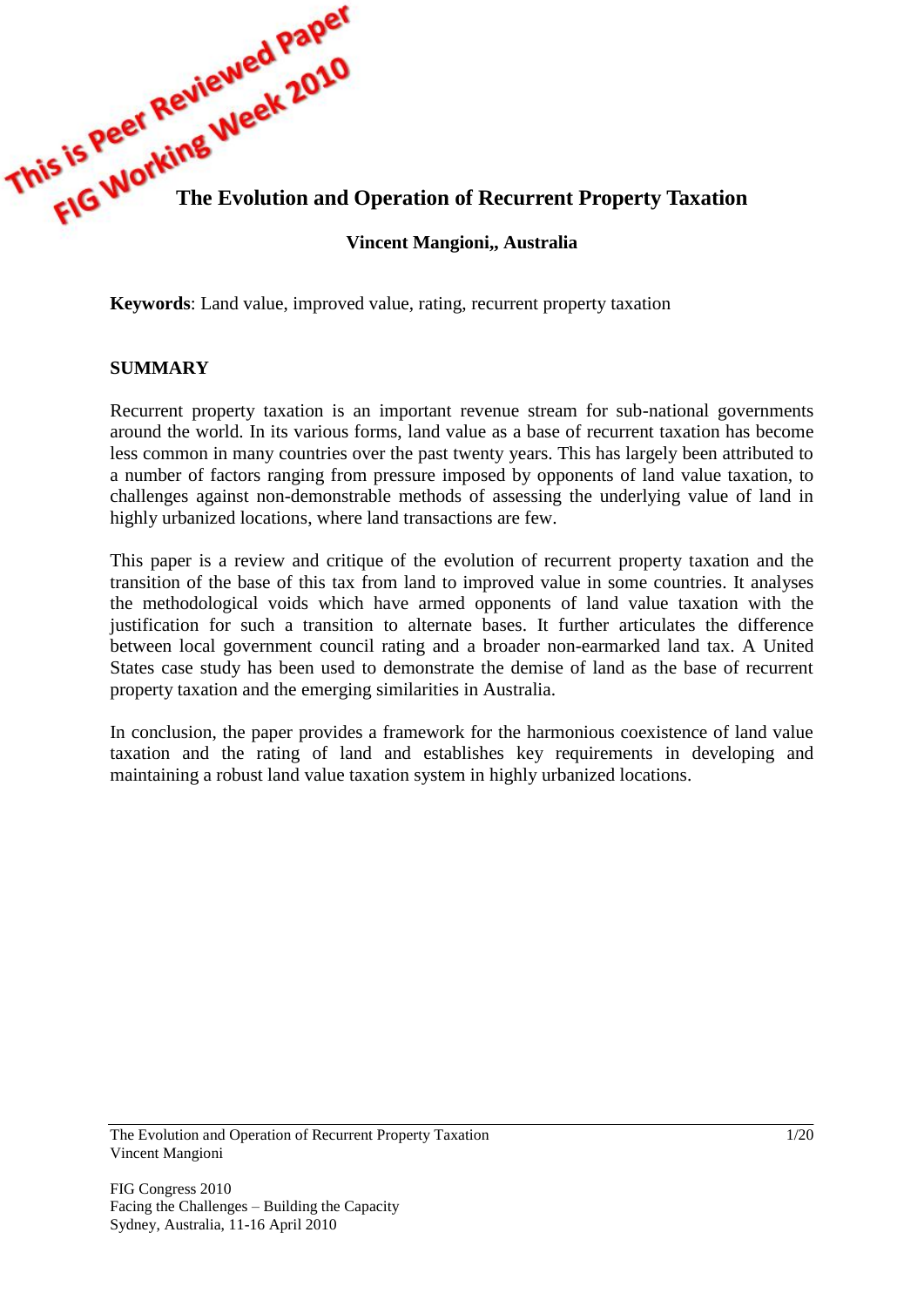# **The Evolution and Operation of Recurrent Property Taxation**

# **Vincent Mangioni,, Australia**

#### **INTRODUCTION**

Recurrent property taxation also known as land value taxation is an important component in the taxation revenue mix of Australian government, accounting for 4 percent of all taxation revenue raised (Commonwealth of Australia 2008). This tax is levied by state government in the form of land tax and by local government in the form of council rates across Australia and is an important part of each level of government's revenue source. Figure 1 highlights revenue from land tax as a percentage of total tax raised by each state and local government in Australia.

|                              | <b>NSW</b>         | <b>VIC</b> | Old | <b>WA</b> | <b>SA</b>                | <b>Tas</b>    | Average |
|------------------------------|--------------------|------------|-----|-----------|--------------------------|---------------|---------|
| Land Tax                     |                    | 20         |     |           | $\overline{\phantom{0}}$ |               | .8%     |
| Council                      | $\sim$ $\sim$<br>ັ | 47         | ۷O  | 43        | 58                       | $\sim$<br>ے ر | 37%     |
| Rates                        |                    |            |     |           |                          |               |         |
| $TD$ in $TD$ 0.000<br>$\sim$ |                    |            |     |           |                          |               |         |

**Figure 1:** Revenue from recurrent property taxation as a percentage of total revenue

Source: IPART 2008

Despite opposition to land value taxation, the importance of this tax to sub-national government is best exhibited in countries where is has either been abolished or limited. This is best demonstrated in the United States where this tax has been divested to local and county levels of government, with the amount of tax raised annually restricted by state government.

The success in limiting the increase in recurrent taxation annually in the United States is well documented (Haveman & Sexton 2008). The most significant impact of limitations are noted in California and Massachusetts. In these states, the increase in recurrent property taxation is restricted to 1 & 2.5 percent of market value respectively, well below the rate of inflation (Ladd 1998). As more responsibility is placed on local and state government for the provision of services, requisite funding is needed by these levels of government in meeting their responsibilities, of which recurrent property taxation is an important part of their income mix.

In contrasting Australia and the United States over the past century, Figure 2 is a snapshot of the change in land tax revenues and the divestment of the recurrent tax to local government in the United States.

| Year    | Aust<br>Cmwlth | Aust<br><b>State</b> | Aust<br>Local | <b>US</b><br><b>State</b> | <b>US</b><br>Local |
|---------|----------------|----------------------|---------------|---------------------------|--------------------|
| 1910-20 | 4.2%           | 2.4%                 |               | 38.9%                     | 77.4%              |
| 1942    | 8%             | 5%                   | 40%           | 6.2%                      | 80.8%              |
| 1999    |                | 9.1%                 | 36%           | 1.8%                      | 44.6%              |

**Figure 2:** Australia & United States land tax revenue as a percentage of total tax

Sources: Reece 1992, Fisher 2002.

The Evolution and Operation of Recurrent Property Taxation Vincent Mangioni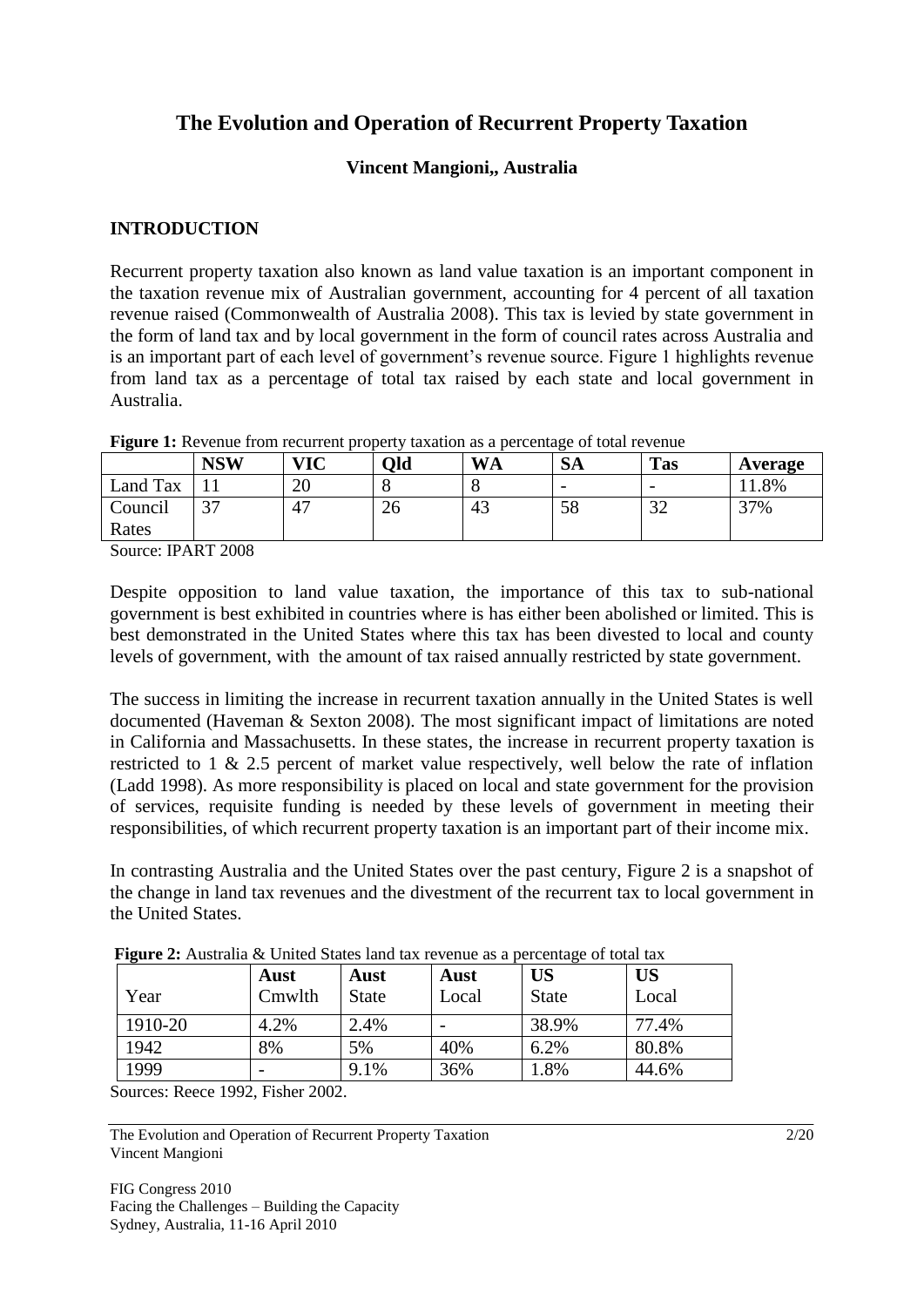In contrast to Australia where recurrent property taxation has moved from Commonwealth to state and local government, in the United States property taxation has passed from the states to local government. Whilst in the current era, the amount of tax raised at the local government level in the United States is comparable as a percentage to the revenue raised in Australia, the percentage in the United States has continued to drop. In the case of residential property a key difference exists between the United States and Australia. In Australia, residential property other than the principle residence is both taxed by local government through council rating as well as land taxed by state government.

# **STRUCTURE & TAXATION BY GOVERNMENT**

The structure of government largely impacts on the operation and functionality of a country. The structure of government is often perceived from the top down when looking at a country from a geographic perspective. It is apparent when looking at Australia the country is divided into six states and two territories. That is the geographic representation that many Australians see and relate too. In contrast to this perspective, a more significant reality and non-graphic perspective exists at the demographic and urban agglomeration level, that is the habitat of the population.

Rosenberg (2005) highlights the density dilemma facing governments around the world as 90 percent of the earth"s population live on approximately 10 percent of the land. In Australia, Sydney and Melbourne are identified as two of the worlds one hundred most populated cities with correspondingly higher urban agglomeration rates. As at 2007, the United Nations  $(2007)$  ranked Sydney  $65<sup>th</sup>$  and Melbourne  $76<sup>th</sup>$  most populated cities in the world. The Australian Bureau of Statistics (2008) highlights that 64 percent of Australia"s population live within its six major cities, in which most of the countries taxes and in particular recurrent property taxes are raised.

Australia has three levels of government, commonwealth, state and local government. Australia like the United States and United Kingdom, have two levels of government under their constitutions. Local government is not a level of government but a legislative arm of state government administered under legislation in each state of Australia. Pearson (1994) defines local government as an instrument of state government in Australia. "In 1974 and again in 1988 referenda were held to alter the Constitution of Australia to provide constitutional recognition of local government in Australia. Neither of these referenda was successful" (Standing Committee on Economics, Finance and Public Administration 2003:23).

From a taxation and operational perspective the income to service ratio of government in Australia is disproportionate. Figure 3 is a break up of taxation income raised by each level of government in Australia.

The Evolution and Operation of Recurrent Property Taxation Vincent Mangioni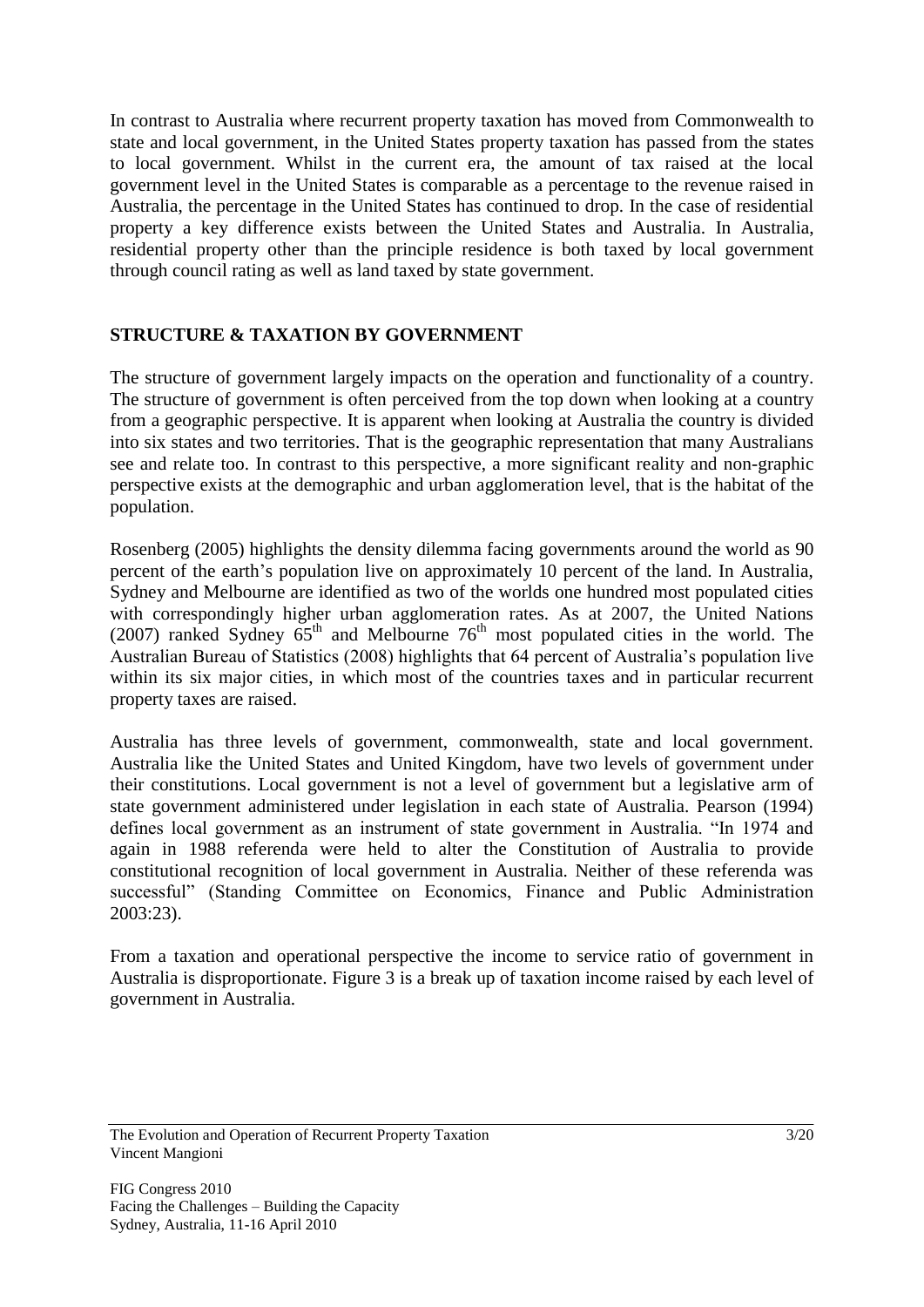| $\mathbf{F}$ is a readily concentrate by the concentration |                          |  |  |  |
|------------------------------------------------------------|--------------------------|--|--|--|
| Government                                                 | % of total tax collected |  |  |  |
| Local                                                      | 3%                       |  |  |  |
| <b>State</b>                                               | 15%                      |  |  |  |
| Commonwealth                                               | 82%                      |  |  |  |
| $\mathcal{R}_{\text{outco}}$ IDADT NEW 2008                |                          |  |  |  |

**Figure 3: Taxation collection by level of government** 

Source: IPART NSW 2008

As highlighted in Figure 3, Australia operates under the financial structure of fiscal federalism as highlighted by McMillan (2008). The majority of tax is collected by the Commonwealth and redistributed to the states and local government through grants. The consequence of this process is that as an operating arm of state government, local government does not have power of itself to raise taxes without the consent of the states. Whilst not a focus of this paper, local and state government are heavily reliant in grant revenue for their operations. To this end, recurrent property taxation is a key source of taxation raised and retained by state and local government across Australia. As commitment continues to grow on the services of the states and local government, recurrent property taxation is a fundamental and crucial source of revenue.

# **EVOLUTION OF RECURRENT PROPERTY TAXATION**

The following section provides a summary of the evolution of the bases on which recurrent property taxation has been levied. Of note is the ongoing revision of the base and the issues associated with its implementation and opposition to it. Of all the issues associated with revolutions against property taxes, Fisher (2002) highlights that taxation of the principle place of residence has historically and continues to be the primary cause of concern for taxpayers.

The taxation of land as a source of government revenue pre-dates the Roman Empire with traces of its existence dating back to Ancient Egypt 3,500 B.C., where taxes based on the value of produce of land were levied. During this period cattle, crops and produce were recorded by tax assessors and tax was levied at 10 percent of actual production. The Athenian Empire of ancient Greece achieved success through prudent implementation of tax policy which comprised a combination of personal and property taxes during the earlier part of its reign between 530-468 B.C. (Carlson 2005).

Alexander the Great between 356–323 B.C. in his conquests through Persia, India and Egypt implemented property taxes to assist in financial restoration of these economies and the promotion of employment and labour in rebuilding services and infrastructure. Half of the taxes collected in were allocated to expenditure on public goods and infrastructure. During 200 B.C. – 300 A.D. the Roman Empire developed and introduced the first value based system of taxing land. The primary feature of this system was to tax land, not on what it produced, but on what it could produce. This value based approach was adopted to combat the emerging shortage of food by farmers who were not utilizing land to its maximum potential. (Carlson 2005).

The medieval period was a period of particular notoriety for king, country and subject in the administration of land and asset taxes. In 1086 during the reign of William the Conqueror, the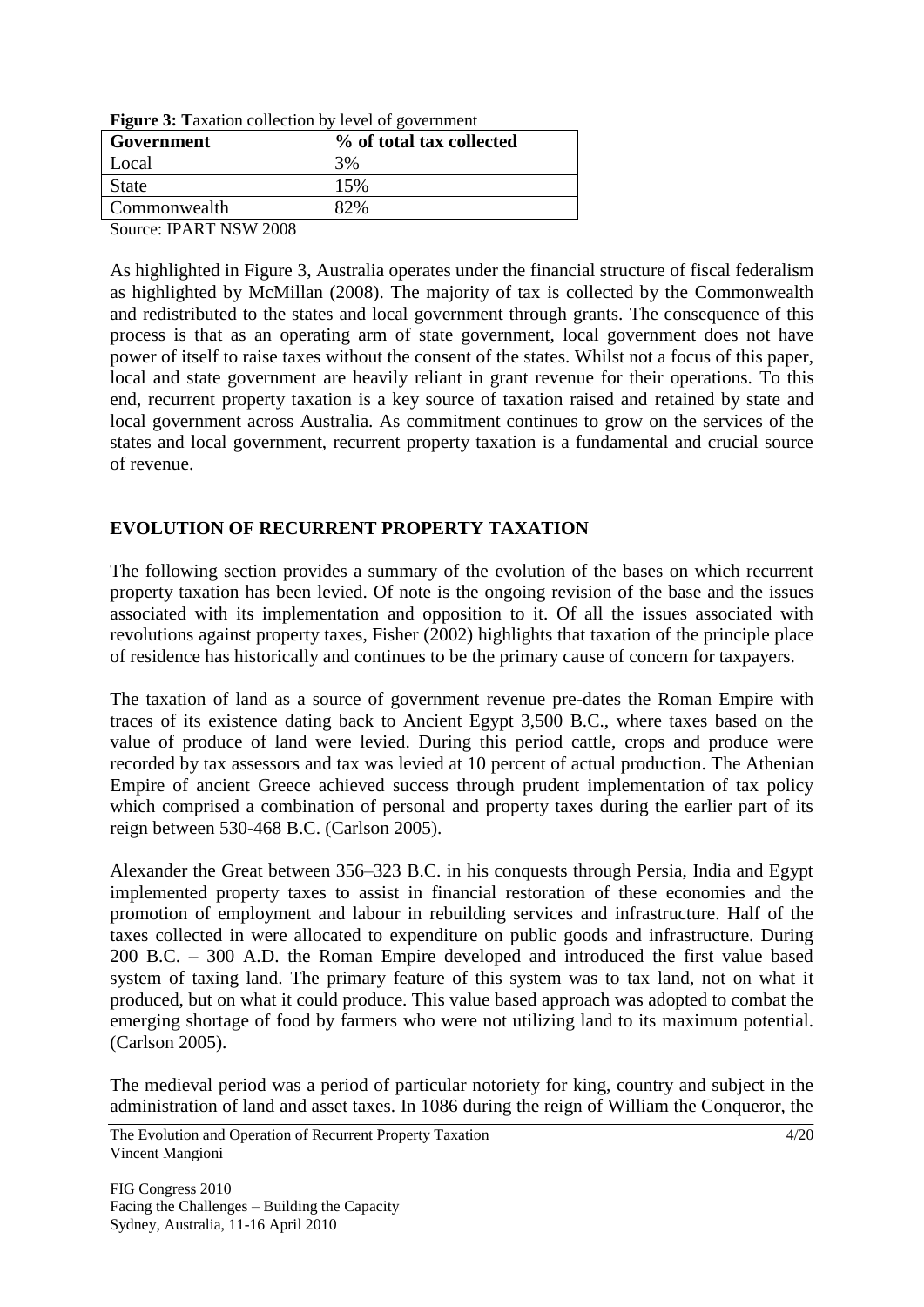first national and orderly record of wealth and estate was established. The "Doomsday Book" was a detailed and comprehensive audit of the assets owned in England at that time. The intentions and objective of the book was clear and its accuracy concise, "there was no single hide nor a yard of land, nor indeed one ox, nor one cow nor one pig which was left out" (Daw 2002:5) The Doomsday book marked the first account of assets in ascertaining and matching ownership with assets and the first survey of land in England. The survey of land and cadastral mapping of land provided the first attempt to formulate value by reference to land attributes.

Following the implementation of the failed tax on personal property introduced in 1290 which was difficult to administer and police, due to personal property being moved from one residence to another, the focus once again moved to property. Seeking some level of tangible measurement the Hearth tax was introduced in 1662. Gibson (1998) highlights the negative impact of this tax, which taxed property based on the number of fireplaces in a property. Also known as the chimney tax, this tax was readily assessable from the exterior of the property by reference to the number of chimneys. The tax was unpopular and despite an increase in the threshold of the number of hearths of two per house, the tax was abolished by King William III in 1689 and replaced by a window tax.

The window tax lasted almost two hundred years until it was repealed in 1851 and replaced by a house duty. The window tax was seen as easily assessable and in effect taxed larger property higher as larger houses generally had more windows. Opposition to the tax was consistent as it was seen as a tax on light and air. A similar tax existed in France from 1798 to 1926 known as the Doors and Windows Tax. Despite the simplicity of the tax and its codified base, its administrative simplicity and efficiency were far less a priority to its popularity (Timmins 2001).

The Colonial period denoted a period of settlement, growth and the development of land in the United States. Carlson (2005) highlights taxes on property were paid to the church for over 100 years. From the beginning of this period taxes on land, buildings and personal property were levied. As the tax grew, councils were directed at the request of their communities to publish lists of taxpayers, their assets and tax payable. This pressure grew from suspicions of inequitable assessments, abatements and residency fraud due to movement of assets between residences.

The under-valuation of property was stated to be a cause of inequitable application of taxation with property valued as low as one fifth of the market value of property in the United States during the 1800s. An ideological divide between the north and south saw property taxes move out of favour in the south where larger estates were held by the wealthy. The move away from property based tax resulted in a move to poll taxes.

As once again the necessity for property taxes grew, a residential frontage tax was introduced in New Orleans which was met with the development of the shotgun house, a long narrow house developed to avoid the tax. As the tax moved to a  $2<sup>nd</sup>$  storey tax, the camel back house was developed with the second storey set back to avoid the property tax. The final attempt to establish consistency of the base of a property tax, resulted in a room tax, which subsequently resulted in the bricking up of closets and pantries in attempts to minimize the impact of the

The Evolution and Operation of Recurrent Property Taxation Vincent Mangioni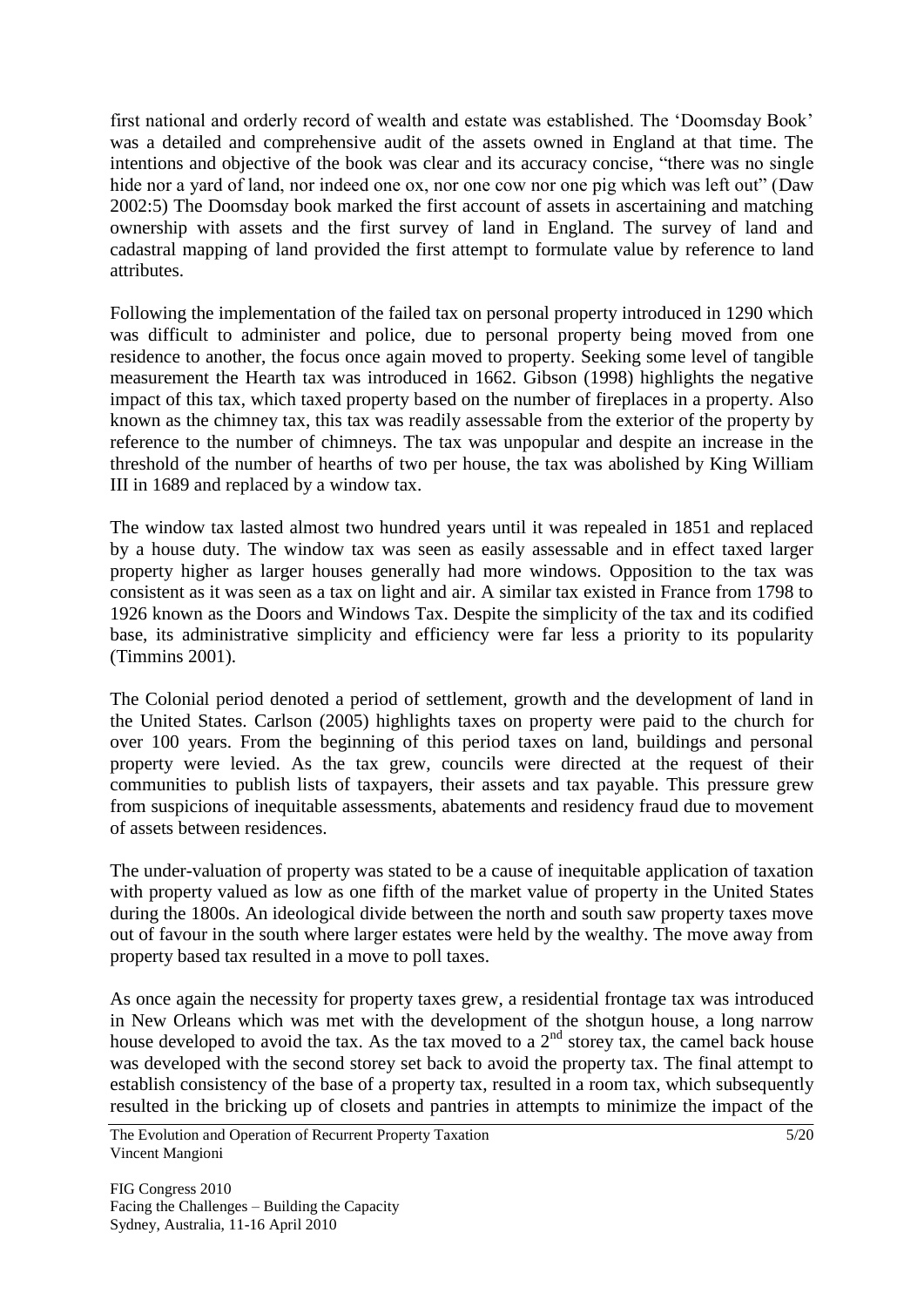tax on the house. Fisher (2002) highlights that whilst these taxes were unpopular uniformity existed in their application.

The pre-modern era was a period of extensive economic thought and evolution of theory for the support of land value as the base for recurrent property taxation. Smith (1776) differentiated between tax on rural and developed land and argued that taxation of land would fall on economic surpluses of land and could not be passed onto consumers in the price of goods. Ricardo (1817) contested that the rent on land be established after allowances for the cost of production and hence would not have an impact on production. Mill (1824) progressed the argument of Ricardo to suggest that the capitalist of land was indifferent as to whether they paid a surplus to Government in taxes or a rent to an individual. Following on, Henry George (1879) during a time of economic hardship and land shortage, in part due to land speculation, championed the idea of replacing all taxes with a single tax on land. Many of these theories were a product of the circumstances of the times they evolved within. Despite the theory of economic rent falling on land, Augustine *et al* (2009) highlight that in economic downturns residential property bares the tax burden of business use property which requires tax incentives to attract economic activity.

| <b>Period</b>     | <b>Tax Base</b>                             | <b>Response / Rise &amp; Fall</b>      |  |  |
|-------------------|---------------------------------------------|----------------------------------------|--|--|
| $3000BC - 300 AD$ | of  <br>based<br>Tax<br>percentage<br>on    | Became the basis for income            |  |  |
|                   | production                                  | tax                                    |  |  |
| $1000 - 1600$ AD  | Fireplace tax (England)                     | Viewed as a warmth tax                 |  |  |
|                   | Window tax (England)                        | Viewed as a light & air tax            |  |  |
|                   | Room tax (France)                           |                                        |  |  |
| $1620 - 1820$ AD  | Frontage tax $\&$ 2 <sup>nd</sup> story tax | Changes in house design to             |  |  |
|                   | Room tax (United States)                    | avoid the tax <i>i.e.</i> setting back |  |  |
|                   |                                             | of $2^{nd}$<br>story, removal of       |  |  |
|                   |                                             | pantries & closets                     |  |  |
| $1800 - 1900$ AD  | House tax                                   | Viewed as a broad based and            |  |  |
|                   |                                             | acceptable measure                     |  |  |
| 1900 - 1990       | Land value taxation / hybrid of land        | Adopted in Australia, Canada,          |  |  |
|                   | value taxation (LVT)                        | New Zealand, Denmark and               |  |  |
|                   |                                             | parts of the United States.            |  |  |
| 1990 to present   | value, assessed<br>Improved<br>annual       | from<br>Move<br>LVT,<br>away           |  |  |
|                   | value $(AAV)$ , building tax $\&$ land      | being<br>primary<br>argument,          |  |  |
|                   | value tax                                   | unsustainable and inequitable          |  |  |
|                   |                                             | determination of value.                |  |  |

**Figure 4:** Summary of the evolution of recurrent property taxes

**Sources**: Carlson 2005, Daw 2002 & Gibson (1998)

As at 2010 land value is the primary basis for the assessment of land taxation in Australia, although provisions exist for council rating to be assessed on the improved value of land. In highlighting the differences between unimproved, land and improved value reference to the various tax and valuation of land legislation is needed as these are broadly defined within the respective legislation. A summary of these definitions in Australia are best set out as follows:

The Evolution and Operation of Recurrent Property Taxation Vincent Mangioni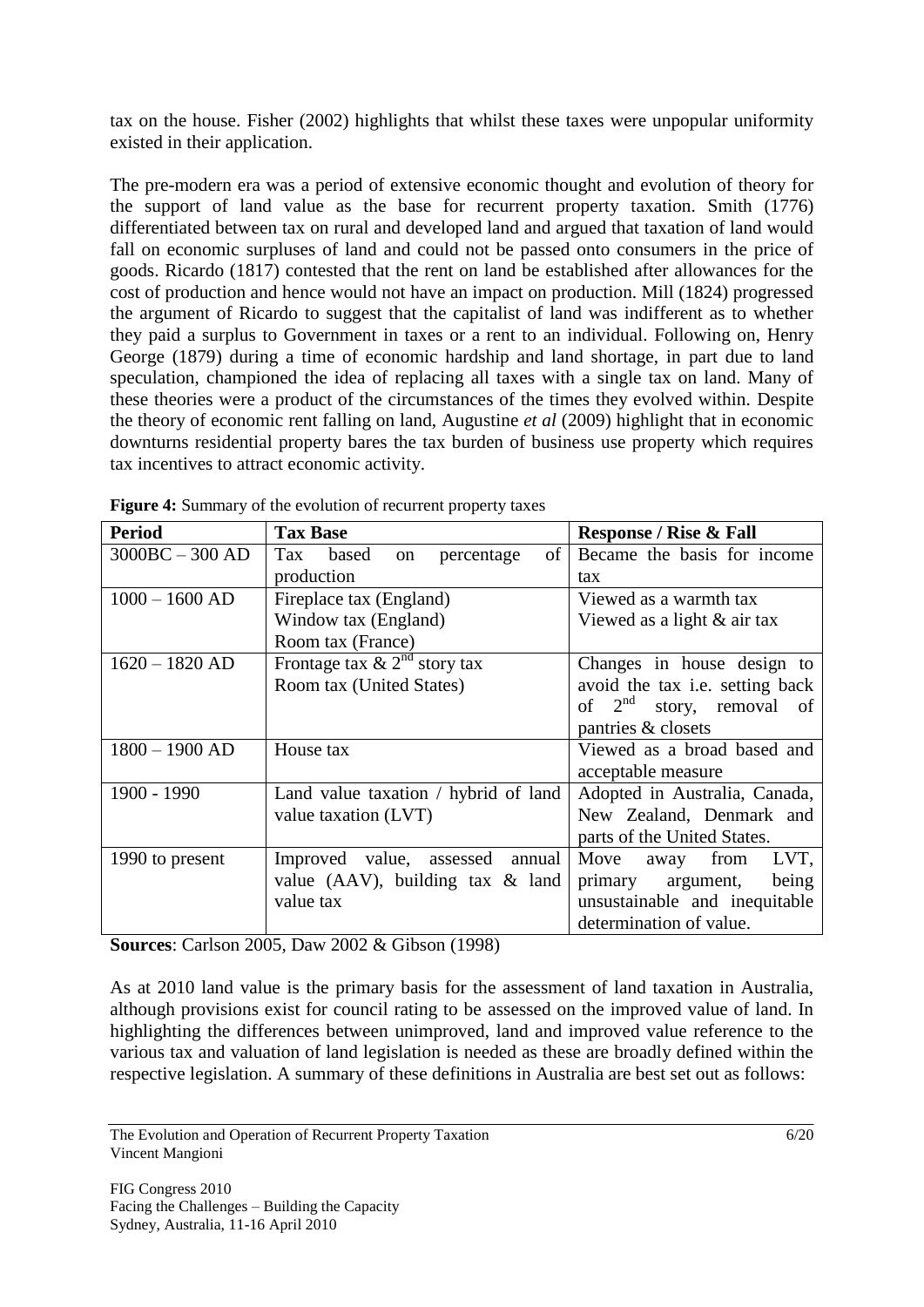| <b>Base Value</b>     | <b>Conceptual Meaning</b>                                                                                                                                                  |
|-----------------------|----------------------------------------------------------------------------------------------------------------------------------------------------------------------------|
| Unimproved Value      | Land with or without services to land and excluding and excavation of the                                                                                                  |
|                       | land. Broadly no or minimal improvement to the land.                                                                                                                       |
| Land Value            | Land including any improvements $\mathbf{to}$ it, including water sewerage services                                                                                        |
|                       | drainage, excavation and its retention, clearing and removal of stones.                                                                                                    |
| <b>Improved Value</b> | Land including water sewerage services drainage, excavation and its<br>retention, clearing and removal of stones plus the added value of buildings<br>erected on the land. |

**Figure 5**: Bases of value

The definitions within the various state valuation of land legislation vary from state to state, across Australia, however Figure 5 provides a broad over view of the respective meanings of each basis of value. The primary difference between these definitions is the variation between improvements to and on land.

# **A LOCAL STATE OR COMMONWEALTH TAX FOR AUSTRALIA**

The assignment of income from recurrent property taxation is but one consideration in the imposition of this tax. An additional focus of the debate focuses on which level of government should impose, collect and receive this tax. This is important to the stability and longevity of the tax itself. What may be seen as a duplicitous tax in countries where recurrent property taxes are levied at different levels of government, can be distinguished by reference to their objectives and purpose.

In contrasting this view, the United States is an example where recurrent property tax base has been devolved to local government as a single tax. One of the dilemmas faced in the United States is that the property tax has partly become an earmarked tax. Kenyon (2007) discusses that local property taxation is partly earmarked to school funding with the balance of funding coming from state government. A related consequence of reduced revenue from property taxes in the United States has resulted in all but five States of the United States having been litigated by their communities resulting from insufficient funding for schools. Fisher (2002) further highlights the issues with earmarking in which state legislators impose earmarking of local government property taxes to road building and water services.

Restrictions on increases in revenue from recurrent property taxation raised by local government in the United States, United Kingdom and in parts of Australia currently exist. Local government rate revenue in NSW and Australia has not been a steady and reliable source of revenue for Local Government or impost for ratepayers during its history. The Australian Council of Australian Local Government Associations ACALGA (1963) highlights public concern in the post WWII era of 1947-1960 in which Local Government rate revenue across Australia rose by 406 percent, whilst the population increased by 35 percent. During this period the ACALGA rallied the Commonwealth for a fixed share of Commonwealth income tax revenue. This commitment from the Commonwealth did not eventuate until the late 1970s and in 1967 with the support of the ACALGA the NSW Government launched a Royal Commission into Rating Valuation and Local Government Finance. The primary finding of the Commission was that rate revenue should not be the sole

The Evolution and Operation of Recurrent Property Taxation Vincent Mangioni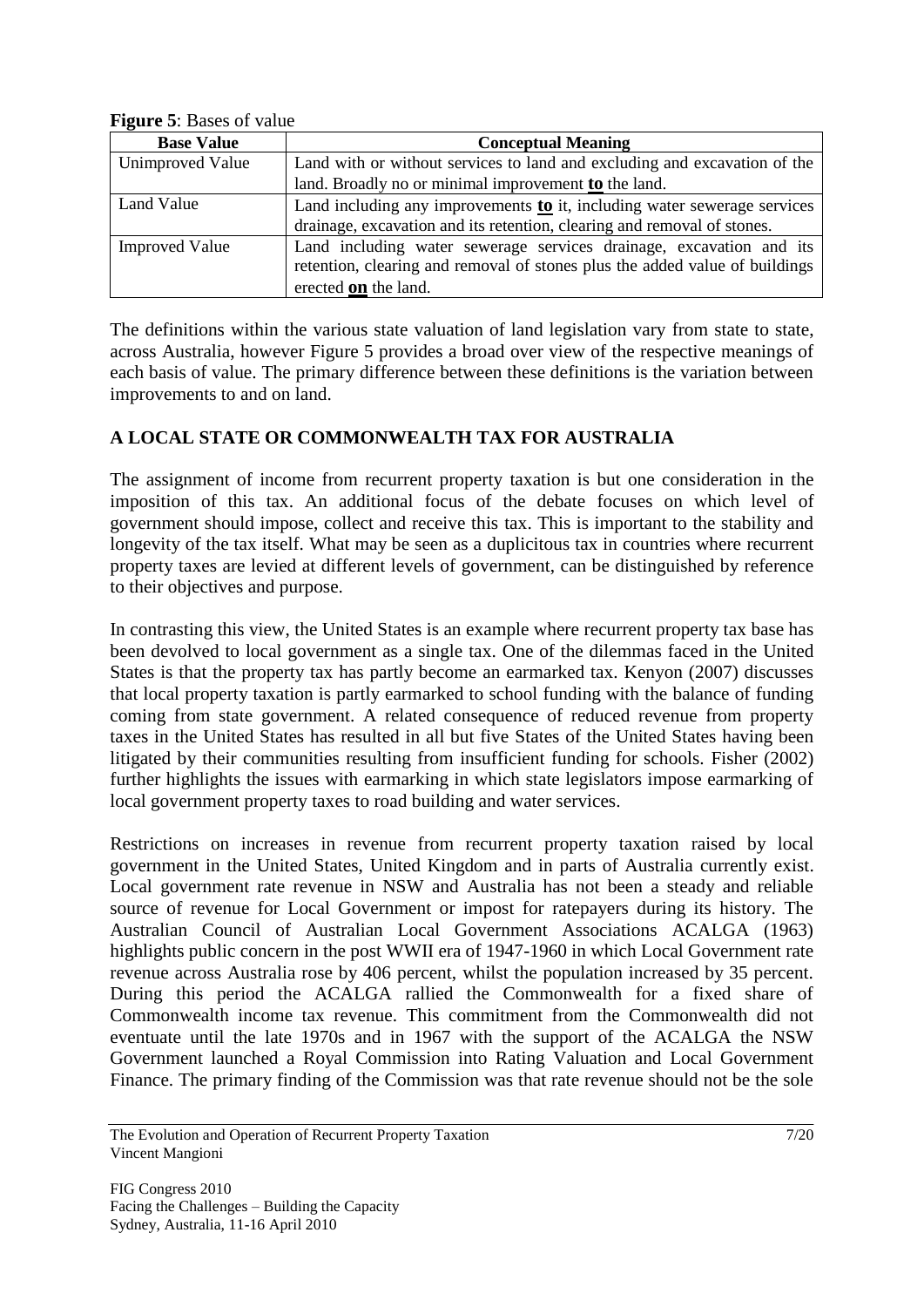source of revenue of Local Government. This inquiry was the first of many initiatives by the NSW Government to break the "ratepayer ideology" funding by Local Government.

The findings of the NSW Royal Commission are an important part of contextualizing revenue from property which should not be limitless. In 1977 NSW introduced rate pegging. "Its introduction was seen as a response to the economic conditions of the time including spiraling cost-push inflation. However its use in NSW has no parallel in any other State." (Local Government Association of NSW 2003:3). In NSW the increase in local government rate revenue is tied to the annual increase in wages across New South Wales. This is an important affordability measure for owner occupiers who do not derive income from their homes or any other source of income. It is this factor which draws the line between local taxation pegged to affordability versus a state based tax assessed on unfettered increases in value, or property / land wealth taxation.

In 1993 a further measure was introduced in local government rating in New South Wales at the end of term of the conservative state government. The review of the Local Government Act in 1993 introduced a provision which allowed local government to raise up to fifty percent of its annual rate revenue from a base amount per property, with the balance raised from the land value component of property. In effect local government in New South Wales has the option of levying up to half of its recurrent property tax as a base amount per property. This is a significant factor which cannot be overlooked in the future direction of value as a base and devolution of recurrent property taxation to local governments. At the local government level there is much greater resistance to value as a base for recurrent property taxation in some local government locations. This is particularly the case where significant variation exists in property values within local government areas. The key issue affecting local government as an operational arm of government is highlighted by Hague *et al* (1994:178), as "They are often too small to deliver local services efficiently, they lack financial autonomy and they are easily dominated by local elites."

In 1997 the New South Wales government introduced the Premium Property Tax Act 1998 which extended the imposition of state based land taxes on the principle place of residence with land values over \$1m. This threshold was indexed annually to catch the top 0.2 percent of residential properties based on land value. This legislation was removed in 2005 land tax year as significant resistance from larger residential property owners emerged who, mounted challenges to this tax based on the reliability of the methods used to determine the underlying value of land. The Premium Property Tax challenged the attempt to remove the tax free status of the taxpayer"s home.

Australia like Denmark has similar recurrent property taxation systems with two distinct charges for two levels of government. The primary difference is that Denmark administers the tax and valuation of property at the Commonwealth level. In contrast, Australia largely administers is recurrent property tax and valuations at the state level. Cagdas (2006) highlights that the Danish system was specifically centralized in 2001 to ensure uniformity and consistency in the administration of the property tax, the valuation of the base and the regulation of land and property information systems needed for the assessment of other taxes. As highlighted in Figure 6, Denmark and Australia are among the few countries which impose a recurrent tax on land. The importance of this delineation is that state based land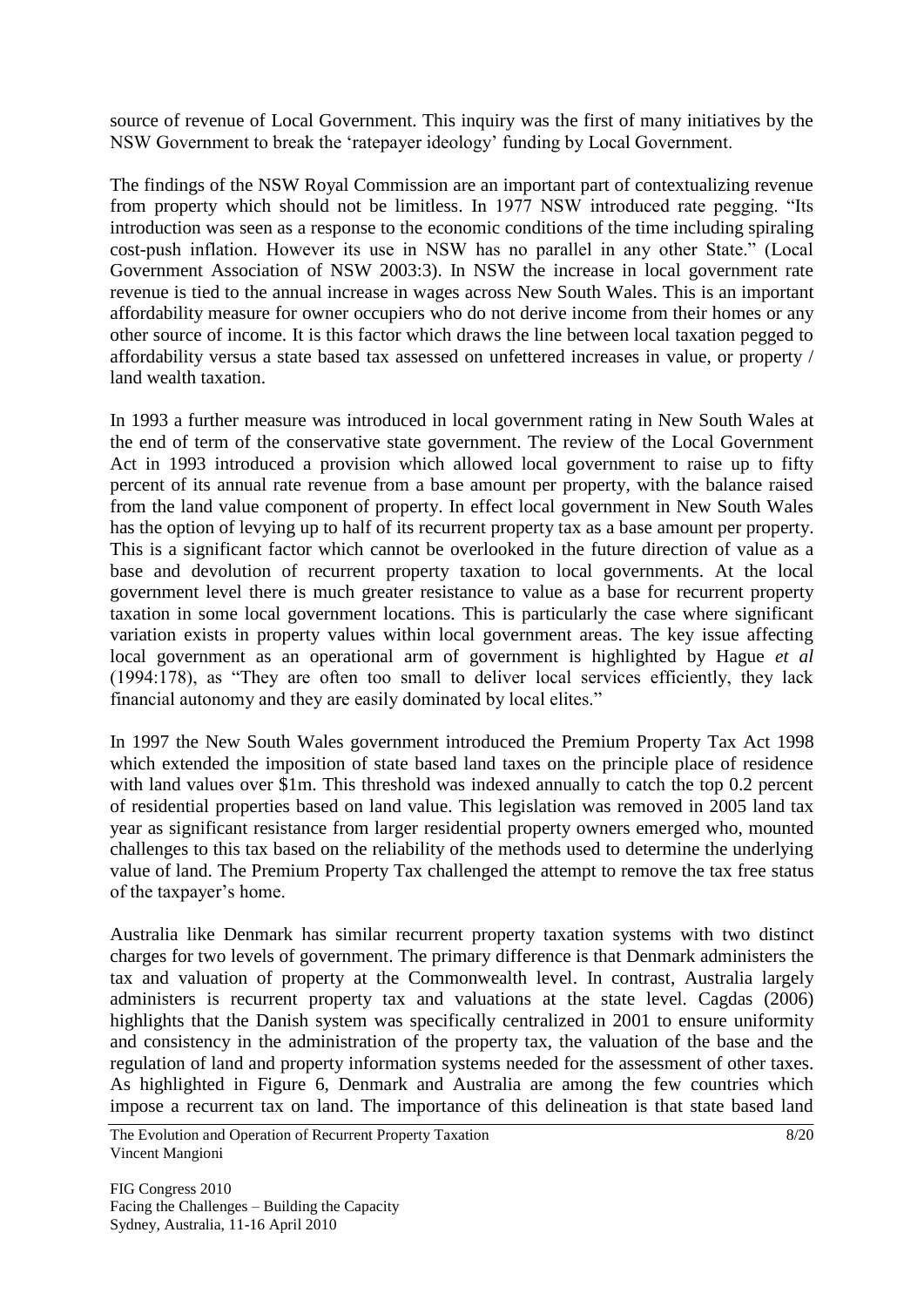taxes are imposed annually on the full value of land, sometimes referred to as land or site value. There is no pegging or restriction on revenue from this tax at the state level in either country.

#### **Denmark case study summary**

In 2000 Denmark introduced a revolutionary approach to recurrent property taxation which has secured and stabilized the revenue stream from these taxes. The key points of the Danish system which commenced in 2002 are as follows:

- Three annual taxes are levied on property in the form of a Land Tax levied on all land, a Service Tax levied on business use property and a Property Value Tax levied on owner occupied dwellings and summer houses.
- The central government has full responsibility for the tax, valuations and land / property information systems. These tasks and responsibilities will be administered through States. The objective of this being consistency and equity in the imposition of the tax across the country.
- Annual valuations have been replaced with valuations undertaken every two years. This provides greater opportunity for market and transaction analysis to be carried out as well as trend analysis.
- Freeze on the amount of tax to be raised from owner occupied dwellings, with some discretion provided to municipal councils to increase the land tax rate if necessary.
- A single tier collection point has been established for the collection of each of the three taxes.
- From 2007 the number of municipalities in Denmark will be reduced from 271 to approximately 100. This will improve the framework for the provisions of public tasks and services. (Skatteministeriet 2007)

In addition to the above, Denmark has strong mechanisms for gathering and analysis of property information, including details of improvements and building areas. Details of age and upgrades of improvements for assessing depreciation of improvements are also recorded.

Denmark has a strong local government system with a high proportion of total government expenses. Local and county government is the beneficiary of all recurrent property taxes in Denmark. Total recurrent property taxation represents approximately 3.8 percent of the total tax collected in Denmark (Muller 2000).

The Evolution and Operation of Recurrent Property Taxation Vincent Mangioni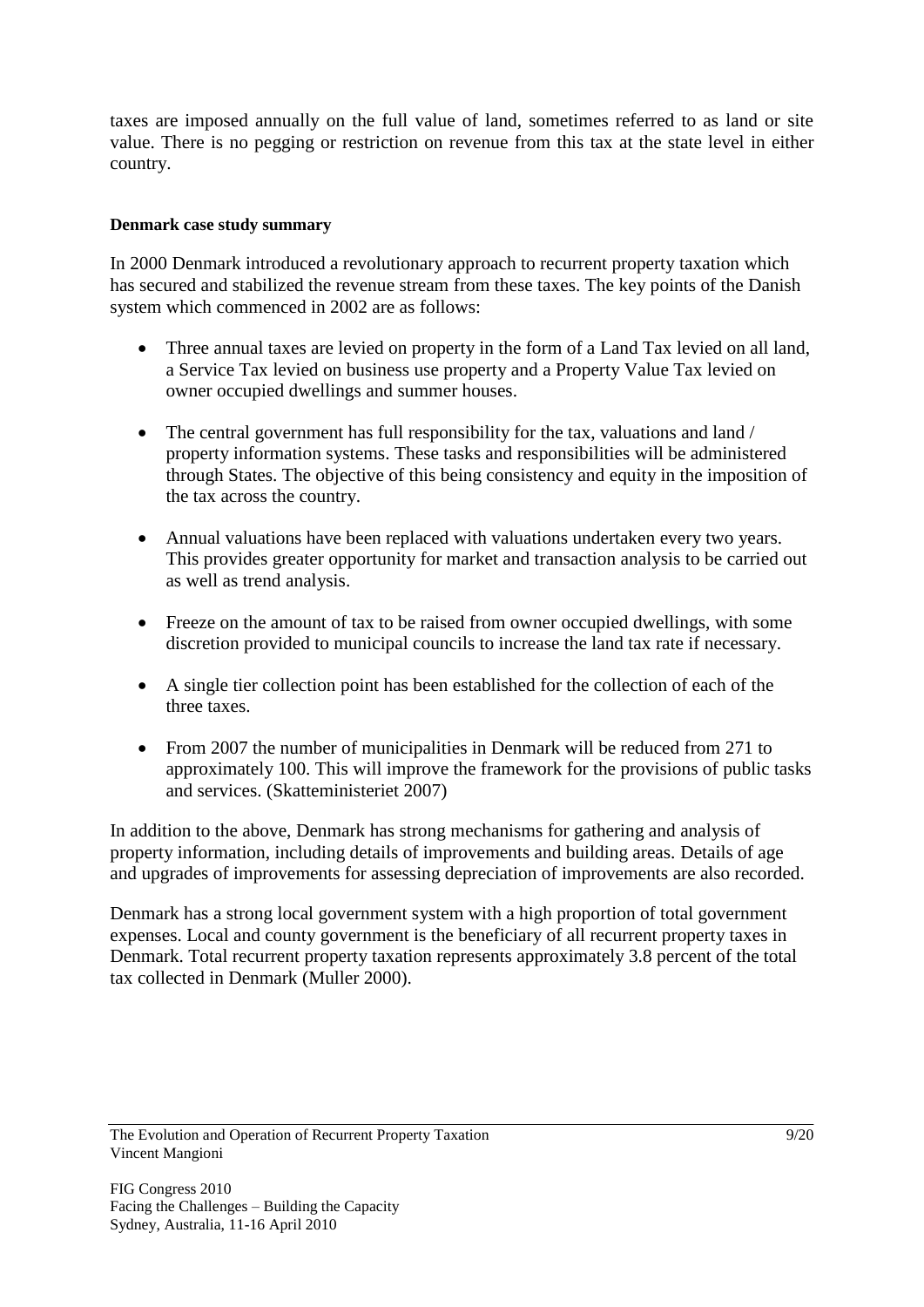| Country              | <b>Collecting</b><br><b>Authority</b> | Revenue<br>Ownership | Base value Local /<br>Council                       | <b>Land Value</b><br><b>Taxation</b> |
|----------------------|---------------------------------------|----------------------|-----------------------------------------------------|--------------------------------------|
| United Kingdom       | Central                               | Local                | Residential improved<br>values & income<br>business | No.                                  |
| Denmark              | Central                               | Local / State        | Improved, land & bldg<br>Value                      | Yes                                  |
| <b>United States</b> | Local                                 | Local                | <b>Improved Value</b>                               | No.                                  |
| Canada               | Local                                 | Local                | Improved                                            | No.                                  |
| Australia            | Local & State                         | Local & State        | Land value &<br>improved value                      | Yes                                  |
| New Zealand          |                                       |                      | Improved in urban &<br>land value non-urban         | Non-urban                            |
|                      | Local                                 | Local                | locations                                           | locations only                       |

**Figure 6**: Levels of government imposing recurrent property taxation

**Sources:** Bird 2002, McClusky 2005, Muller 2001

The importance of the impact of divesting recurrent property taxation to lower levels of government cannot be underestimated. This is in contrast to the allocation of recurrent property tax revenue being allocated or assigned to local government by central government. As noted in Figure 6, where recurrent property taxation has been moved solely to local government or defined solely as a local government tax, a decline in the tax has resulted. Oakes (1990) argues this is primarily due to the fact that local government rates are a distinct tax in contrast to land taxes. Council rates are argued to be a user pay tax, which whilst not directly earmarked to any specific local government service in Australia, are in fact more closely aligned to the services provided by local government. This seems to be an important perception for tax payers in digesting a recurrent tax on their principle residence. Australia and Denmark are noted by Vickers (2008) as among the leading countries in the imposition of a balanced recurrent property tax on land.

# **ISSUES WITH BASES OF RECURRENT PROPERTY TAXATION**

As discussed in the evolution of recurrent property taxation, the various bases on which a recurrent property tax have been levied has changed for a variety of reasons in which the base has been deemed unpopular. In the  $21<sup>st</sup>$  century, there are arguments and challenges against the use of land value and indeed value itself as a base for recurrent property taxation. This section looks at the current variations of the base used to assess recurrent property taxes around the world and pending issues with this tax.

The base of recurrent property taxation in the present era takes many forms and applications internationally. A number of considerations including property information systems and transaction data play an important part in the imposition and administration of recurrent property taxation. Figure 7 is a summary of the iterations of recurrent property taxation internationally. In the hierarchical order of application, area based taxation either on land or

The Evolution and Operation of Recurrent Property Taxation Vincent Mangioni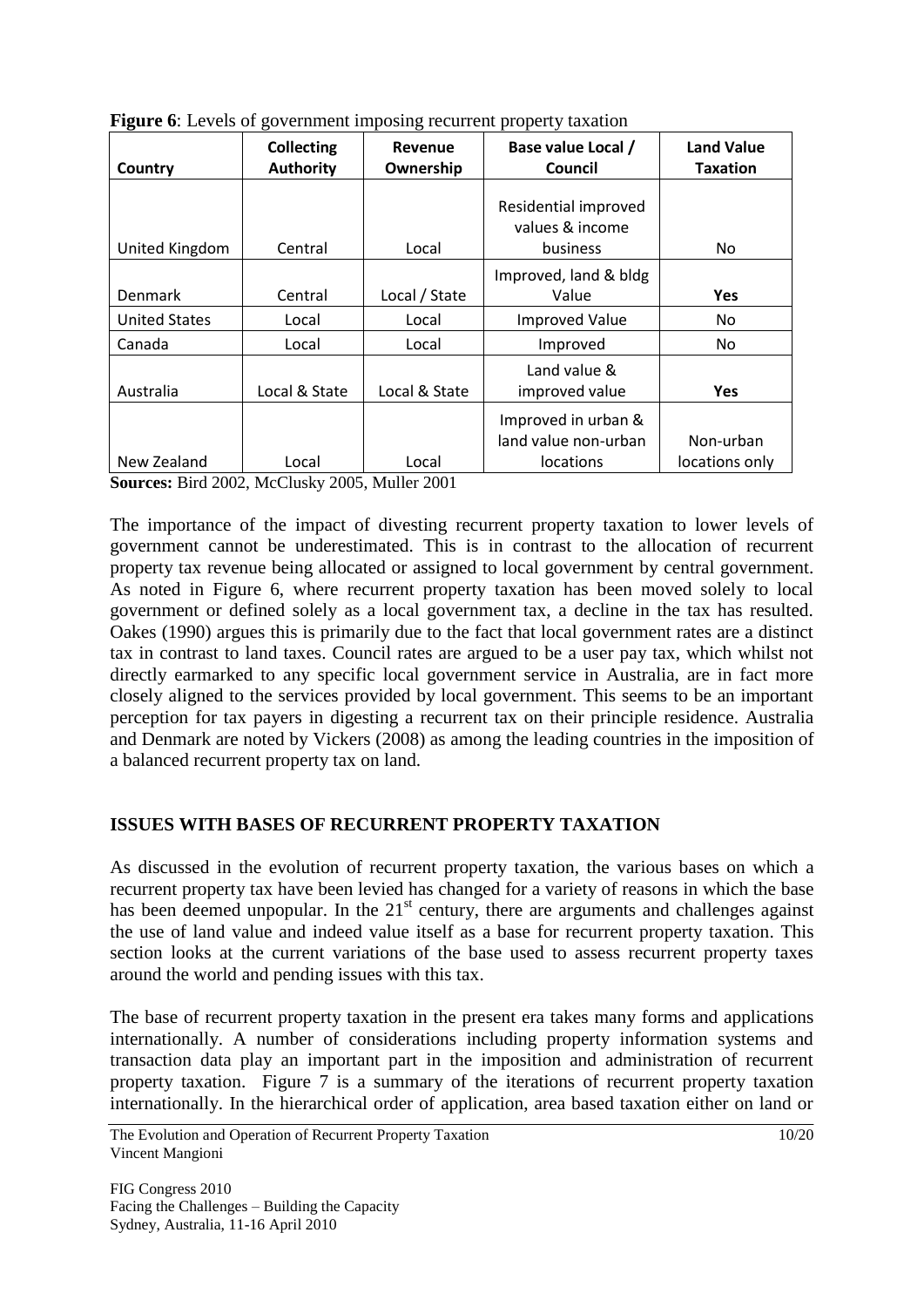buildings are used in transition countries in which the market for property transactions is limited. The measure of certainty in these countries lies within definable areas in which land and buildings can be measured. Despite limitations in the development of land and property markets, RICS (2007) highlight the progression towards value based taxation in a number of evolving economies.



**Figure 7:** Bases of recurrent property taxes

**Source**: Mangioni (2009)

In contrast to systemizing the determination of the underlying value of land in urban built up locations where land rarely transacts, the option to move the base to improved value has been the default action and remedy to the underlying problem in many countries. Jonsson (2006) discusses the current systemic problems in the assessment of the improved value of property. In the United States the administrative efficiency of income from recurrent property taxation has been eroded as the challenges to the perceived added value of improvements have become commonplace. What the administrators and legislators of recurrent property taxation fail to address is that the label of the tax is a loose sequence of words left to the interpretive views of taxpayers, their advisers and the courts to decipher. Much of the problem fuelling this issue is the liberal and conceptual definitions of value use to describe the base on which the tax is levied.

In the case of land value as a base for recurrent property taxation, challenges to its measurability have consumed the courts around the world in countries where land is, or has been use as the base of recurrent property taxation. The primary argument featuring in these cases is the lack of transactions of vacant land sales in locations in which the tax is levied in well defined and highly urbanised markets. This argument has been successful in the movement of the base from land to improved value in a number of countries including New Zealand, United States and United Kingdom. Endemic to the problem with value and hence valuation of any base, is the level of micro analysis used to both prescribe the base by administrators and hence to challenge the tax by taxpayers.

The Evolution and Operation of Recurrent Property Taxation Vincent Mangioni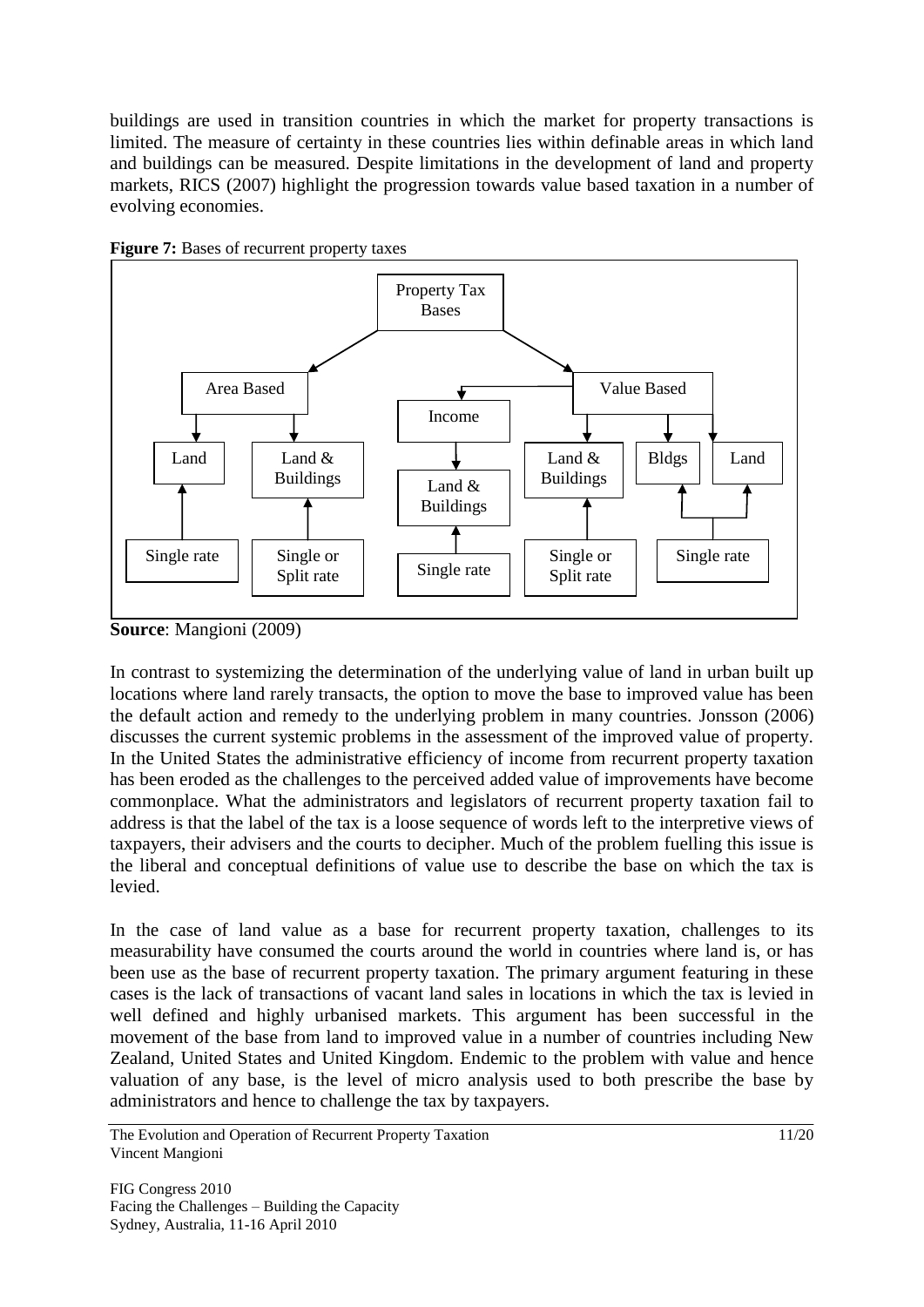The following case study provides an overview of the removal of land value as the base in Philadelphia, one of the last states to use land as a base for recurrent property taxation in the United States.

#### **Pittsburgh Philadelphia case study summary**

Pittsburgh over the past 100 years adopted a split rate tax with a greater portion of the tax falling on land. By 2001 the ratio of tax on land to buildings was 6:1.

The focus on increases in property taxation was seen as an answer to reducing local income taxes, which inhibited employment in Pittsburgh making it a less competitive location to set up business.

Following a prolonged period between valuations, land and property values were chronically undervalued. In 2001 Sabre consultant valuers were engaged by the city to carry out a revaluation of all land and buildings.

The values determined by Sabre resulted in an increase in the aggregate value of land and improvements of 50 percent from \$8.91 billion in 2000 to \$13.35 billion in 2001. The key issue was the move from fractional to the full value of land. The land value component moved from a range of 4 to 20 percent of total value in 2000 to a range of 22 to 29 percent in 2001. 170,000 appeals were received for 550,000 properties.

Fundamental to the failure of the valuation of the land component was the use of the land residual method of assessment. It was stated that land was to be assessed exclusive of buildings and that Sabre determined a total value and deducted the added value of improvements to deduce the land value. This method was adopted as in absence of vacant land sales.

In the fight to retain the split rate over an improved value base, concern for lower and middle valued houses was cited as the tax would shift from a combination of a location tax on the land component and improvements to a merged improved value in which the improvements could only be assessed by reference to their size.

Debate over earmarking was raised with objections to the tax on the land component of property in which the same services were provided to all residential property regardless of the land value component. In 2003, the split rate tax was replaced with a single rate tax on the improved value of property (Hughes 2006).

The suggestion that the land values resulting from the residual method of valuation were too high was solely based on the size of the increase in the land value component compared with the previous year. The fact was that values including land had been adjusted annually using non-market methods of adjustment including indexing for a number of years prior to 2001. The use of residual methods of valuation has in fact traditionally and consistently yielded lower land values than direct comparison with vacant land sales, Hudson (2001). This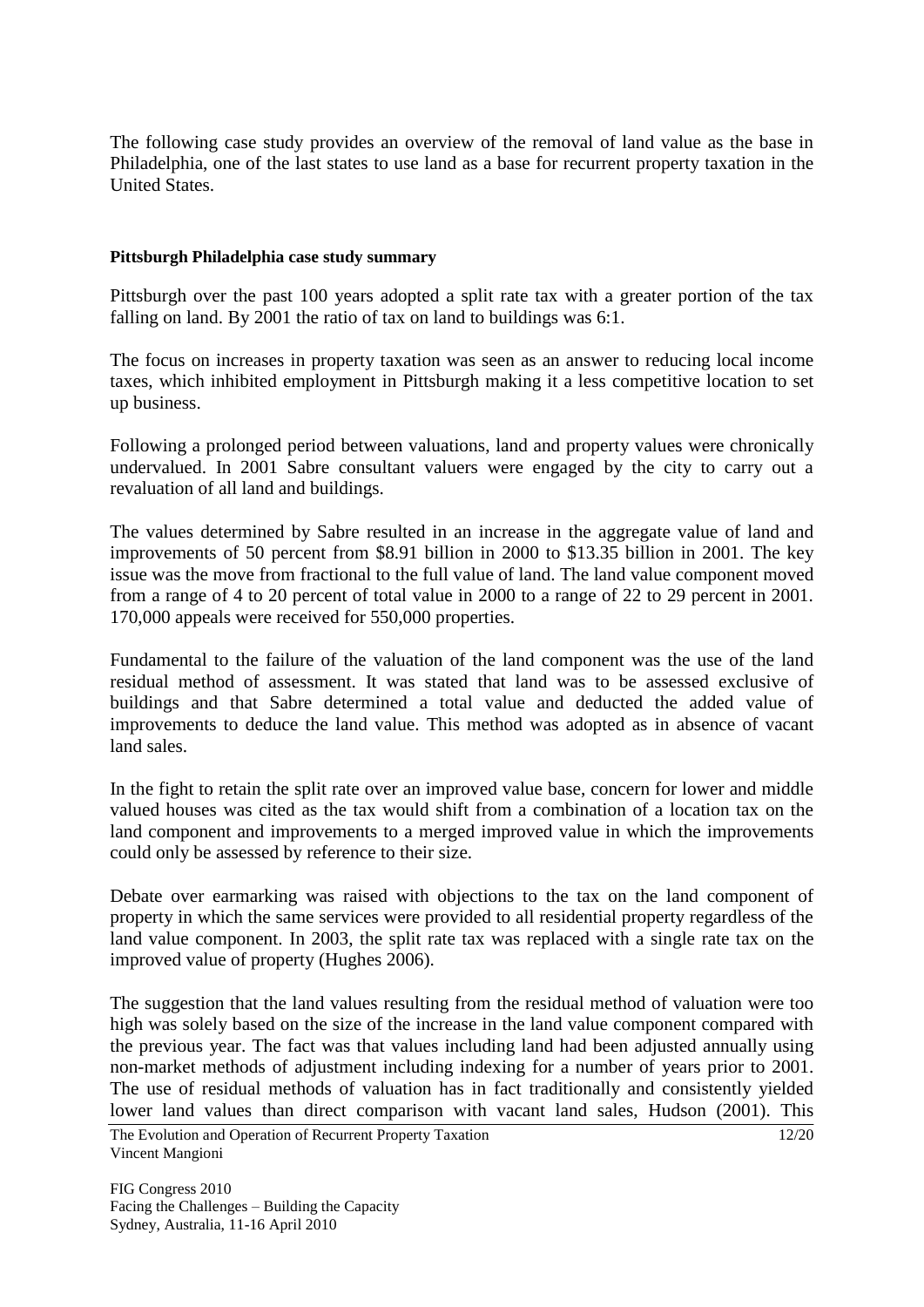highlights that in the United States, the added value of improvements have traditionally been over estimated when the residual method of appraisal has been used, resulting in conservative land values.

#### **Issues with land as a base**

In evolving urban locations where vacant land sales are numerous, a bottom up approach in the determination of land value is sustainable by reference to the sale of vacant urban land. In contrast to this, in highly urbanized locations where vacant land sales do not transact, and reliance is either placed on property designated for redevelopment or fully developed land, a top down approach to the systematic deduction of land value is needed. The most difficult task in the determination process is the first step of judgment, being the highest and best use of land. How do the existing improvements contribute to that use and finally how are adjustments made consistently and transparently in the systematic determination of the underlying the value of land. This issue was highlighted by the NSW Ombudsman (2005) as a primary concern in the deduction of the underlying value of land in Sydney.

The use of value based taxation has also passed through a number of iterations in its operation in many countries. In a number of countries where land value taxation has been in operation for a number of decades, the tax has moved from land or site value to improved value. A number of reasons are given for this change. These include the argument that improved value is better understood by taxpayers (McCluskey & Franzsen 2005) and that improved value is more aligned with the vertical equity of the services the property utilizes (Hassan 2002). This is of relevance in countries where a recurrent tax on property exists at the local government level and is perceived to constitute an earmarked tax for services rendered by local government.

Hassan (2002) highlights issues with vertical equity in the use of site or land taxes for local government rating. The argument being that improved value provides equity for property owners and is predicated on buildings of different sizes utilizes different levels of local government services. Hence a vacant block does not utilize any services of local government. This trend has also evolved in the United States with Philadelphia being one of the last states to convert the base of its recurrent property tax to improved value as covered earlier. The United States derives its property taxes at the local government level based on improved value.

In the case of New Zealand, regardless of attempts to simplify the determination of the base of land value taxation through the move to Capital Improved Values, McCluskey and Franzsen (2005:127) in defining the disadvantages of capital value highlight the following points:

- There will be more demand on the resources of the valuation service provider to value improvements;
- Objections to the value of improvements can be time consuming and protracted;
- Capital value rating can be a deterrent to improving property. This could result in illegal buildings or improvements being made;

The Evolution and Operation of Recurrent Property Taxation Vincent Mangioni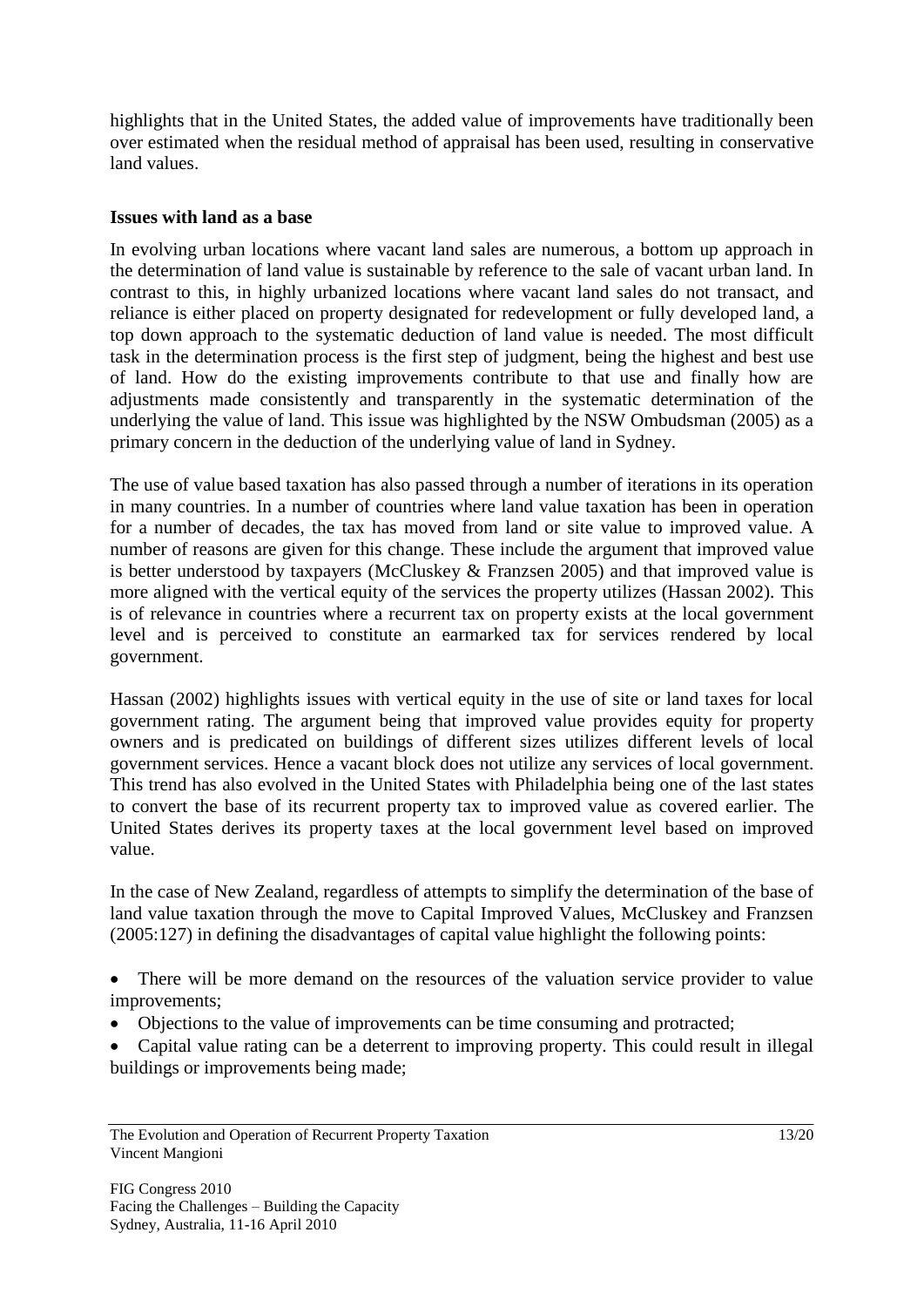Adjoining properties using similar council services will have significantly different rate accounts if the capital values are significantly different, even though the land values may be the same;

• Capital value enables a fairer and less complex system of rating to be established than does land value.

What has become apparent in many countries which have adopted improved value as a base of this tax is the systematic undervaluation of the base (Fisher 2002). The determination of improved value in which the attributes of improvements in addition to land, would at best result in an average improved value of by location, where there is some level of uniformity and use of improvements. This means that improved property below the average value would be disadvantaged and improved property above the average would be under taxed.

# **DIRECTION FOR AUSTRALIAN RECURRENT PROPERTY TAXATION**

The discussion on the evolution of recurrent property taxation is an indicator that in a number of countries two trends are emerging. The first being that land as a basis of value, has reached its peak around 1980 – 90 and has been in steady decline apart from the cessation countries of eastern Europe. Secondly the administration of recurrent property taxation has moved towards the lower tier of governments, namely local or county governments.

Despite the use of land value as a base in Australia for recurrent taxation purposes, a number of states have moved towards improved value for local government rating purposes. In contrast to the commentary of McCluskey *et al* (2007) which sets out the rationale that rate payers better understand improved value of property, Vickers (2007:28) differs in his view for the demise of land value taxation in Australia;

> "Nevertheless there are indications that a general shift in the "wrong" direction is occurring, possibly because home-owners are a powerful lobby group and prefer to see income and expenditure taxed than their wealth."

Whilst focus has centered on the broad discussion of land value taxation, a greater issue looms within Australia over the value of land as the base of this tax and further, how the value of land has evolved. Key to the issue of its evolution is the fact that land value taxation is assessed, administered and collected by state government in Australia. This has resulted in disparity in the base of this tax and the way in which the tax is administered. Mangioni (2006) provides a snapshot of the differences in the tax and bases of this tax across Australia.

The Evolution and Operation of Recurrent Property Taxation Vincent Mangioni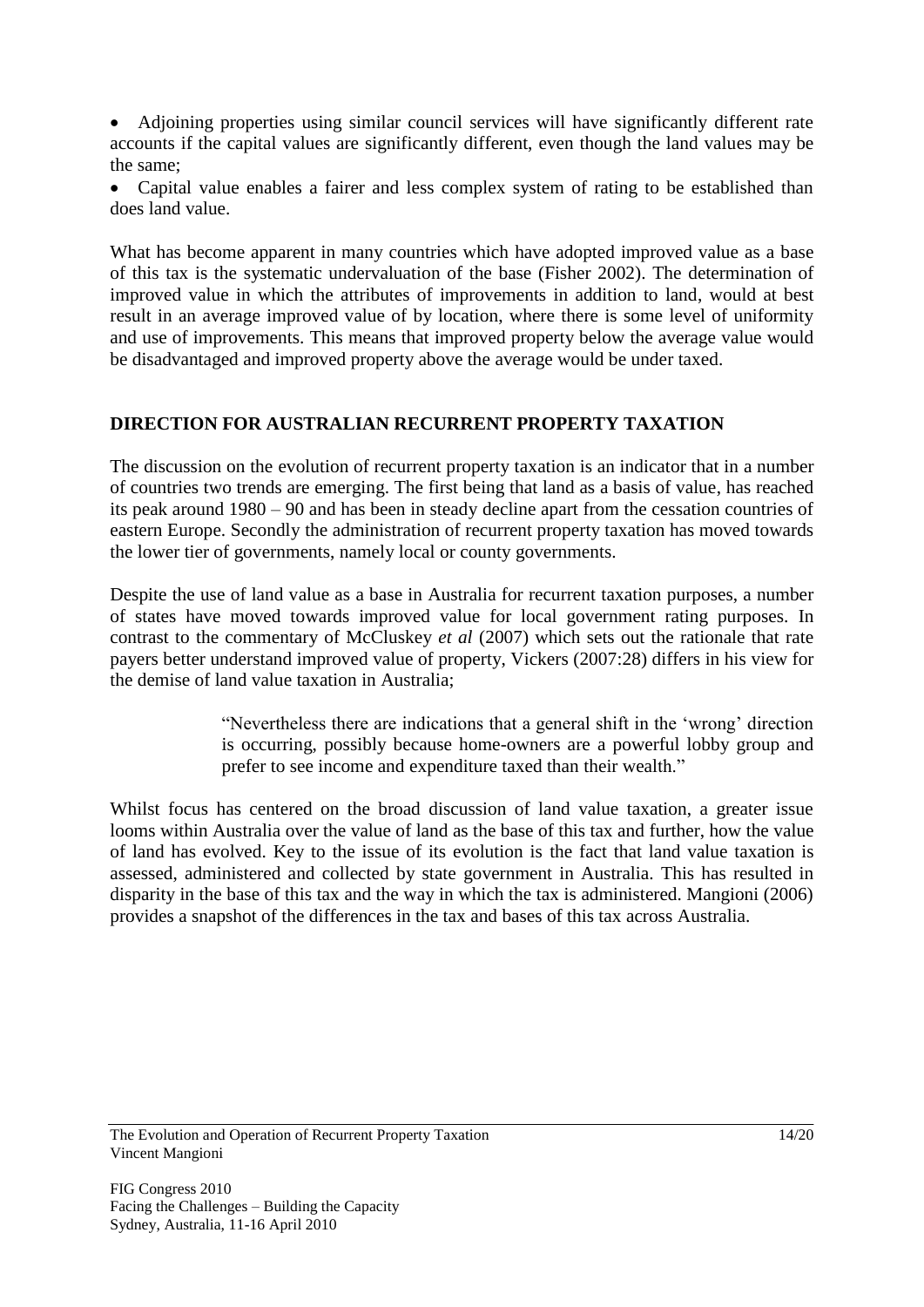|                  | <b>NSW</b> | $\frac{1}{2}$ and $\frac{1}{2}$ are $\frac{1}{2}$ and $\frac{1}{2}$ and $\frac{1}{2}$ are $\frac{1}{2}$ and $\frac{1}{2}$ are $\frac{1}{2}$<br>VIC | <b>OLD</b>     | WA          | <b>SA</b>    |
|------------------|------------|----------------------------------------------------------------------------------------------------------------------------------------------------|----------------|-------------|--------------|
| <b>Threshold</b> | \$352,000  | \$200,000                                                                                                                                          | \$450,000      | \$130,000   | \$100,000    |
| value *          |            |                                                                                                                                                    |                |             |              |
| Top tax rate     | 1.7%       | 3.5%                                                                                                                                               | 1.25%          | 2.5%        | 3.7%         |
| Top tax rate     | \$352,000  | \$2,700,000                                                                                                                                        | \$3,000,000    | \$5,000,000 | \$1,000,000  |
| value *          |            |                                                                                                                                                    |                |             |              |
| <b>Value</b>     | Land Value | Site Value                                                                                                                                         | Unimproved     | Unimproved  | Site Value   |
| definition       |            |                                                                                                                                                    | Value          | Value       |              |
| <b>Valuation</b> | Annual     | Bi Annual                                                                                                                                          | Annual with    | Annual      | Maximum      |
| frequency        |            |                                                                                                                                                    | 3 year average |             | interval     |
|                  |            |                                                                                                                                                    |                |             | 5 yearly     |
| Tax              | Land Tax   | Land Tax Act                                                                                                                                       | Land Tax Act   | Land Tax    | Land Tax Act |
| Legislation      | Management | 1958 & 2005                                                                                                                                        | 1915           | Assessment  | 1936         |
|                  | Act 1956   |                                                                                                                                                    |                | Act 2002    |              |

**Figure 8**: National land tax comparison Australia 2006

**Source**: Mangioni (2006)

South Australia was the first state to introduce land tax in 1884. By 1915 each state had introduced a state based land tax independent of council rating. The Commonwealth also imposed land tax between 1911 - 1952. By the end of the 1950s, each state had its own land tax and valuation of land legislation in place to deal with this tax, (Smith 2005).

As of 2010 each state of Australia imposes land taxation under respective state land tax legislation. Despite the taxation legislation in each state enabling the taxation of land, this tax is determined on a variety of bases and definitions across Australia, as highlighted in Figure 8. What in essence is the same tax levied on the same underlying base, is actually defined and dealt with differently, state by state. In addition to definitional differences, different thresholds and rates in the dollar apply across Australia.

Differences between the thresholds and rates in the dollar are explicit from state to state, what remains unknown are the implicit differences in the underlying value of the base on which this tax is assessed. Whilst differences in values across land uses and locations were established in NSW by the NSW Ombudsman (2005), the differences across Australia, within and across similar land uses is not readily apparent or transparent to taxpayers. What cannot be readily compared is the underlying value of the base of specific land uses across the cities of Australia where the tax is primarily levied.

Whilst land tax is administered by the states of Australia, it is in effect a national tax imposed across Australia on the same base, land. What has seemingly become an additional layer of complexity in the assessment of this tax has been the determination of the value of land. This in part has occurred in highly urbanized locations where land rarely transacts. The response to this in a number of countries and now emerging in Australia in some states for council rating purposes has been a move towards the use of improved value.

Whilst much time and money has been spent on the development of mass appraisal valuation systems, the underlying and looming issue of what land value constitutes and how it is deduced in the first instance remains unanswered. Conceptual definitions of land, site or unimproved value in respective valuation of land legislation are non-codified or prescriptive.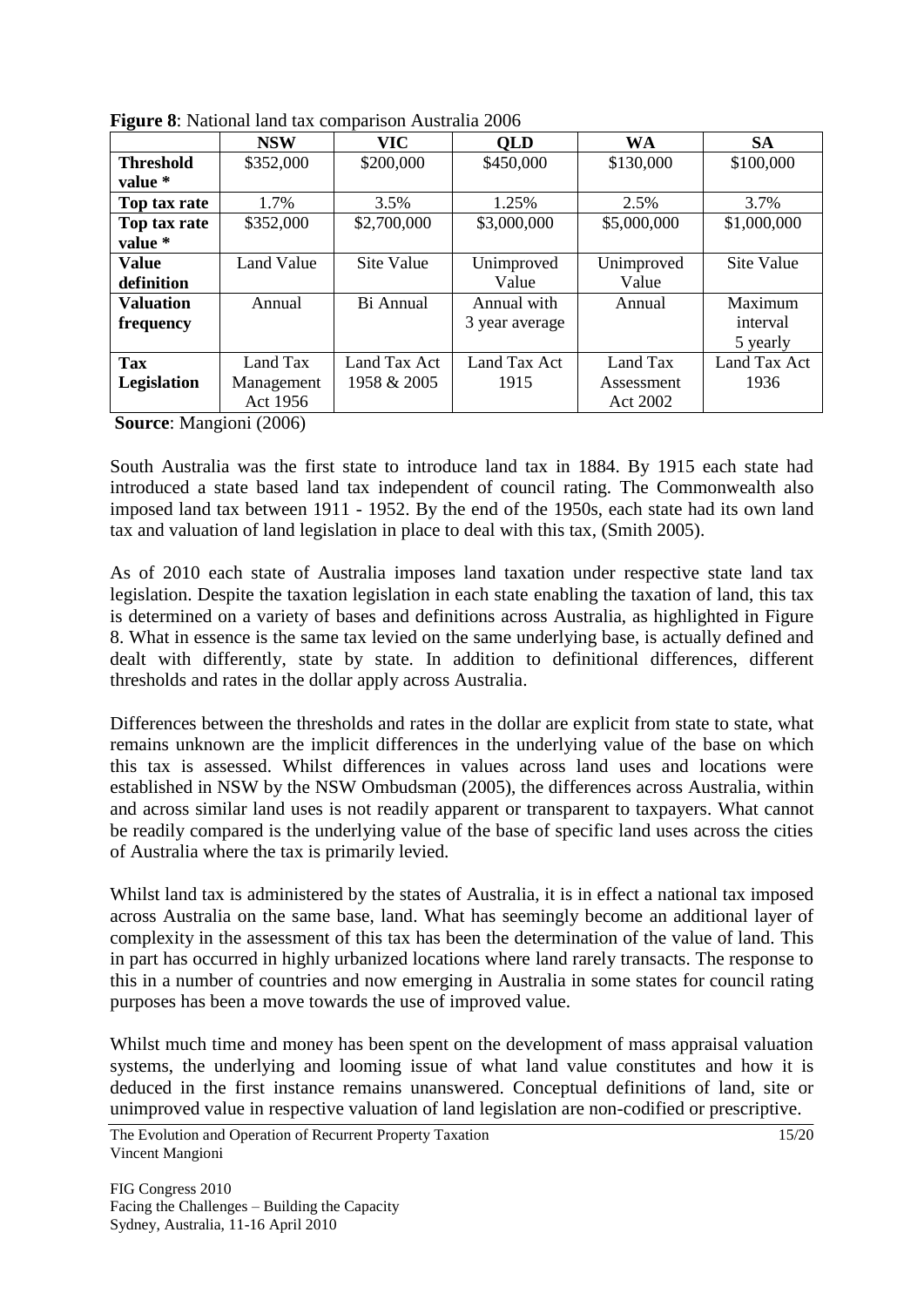In the ongoing process of improving this tax, a number of reforms are needed to ensure equity and administrative efficiency in the assessment of the base of this tax. Figure 9 provides a summary of the initial reforms needed in achieving these objectives.

| $\frac{1}{2}$ $\frac{1}{2}$ $\frac{1}{2}$ $\frac{1}{2}$ $\frac{1}{2}$ $\frac{1}{2}$ $\frac{1}{2}$ $\frac{1}{2}$ $\frac{1}{2}$ $\frac{1}{2}$ $\frac{1}{2}$ $\frac{1}{2}$ $\frac{1}{2}$ $\frac{1}{2}$ $\frac{1}{2}$ $\frac{1}{2}$ $\frac{1}{2}$ $\frac{1}{2}$ $\frac{1}{2}$ $\frac{1}{2}$ $\frac{1}{2}$ $\frac{1}{2}$<br><b>Governing Issues</b> | <b>Authority</b>                                     | Objective                                                                                                                                                                                                   |  |
|------------------------------------------------------------------------------------------------------------------------------------------------------------------------------------------------------------------------------------------------------------------------------------------------------------------------------------------------|------------------------------------------------------|-------------------------------------------------------------------------------------------------------------------------------------------------------------------------------------------------------------|--|
| Land Tax and Valuation<br>of Land legislation.                                                                                                                                                                                                                                                                                                 | National legislation                                 | A common Valuation of Land and Land<br>$\bullet$<br>Tax Management legislation.                                                                                                                             |  |
|                                                                                                                                                                                                                                                                                                                                                |                                                      | Removal of conceptual definitions of value<br>$\bullet$<br>and the adoption of uniform procedures and<br>processes in the deduction of value in<br>valuation of land legislation.                           |  |
| How should recurrent<br>property taxation be<br>administered                                                                                                                                                                                                                                                                                   | State & Commonwealth<br>Government                   | The higher the tier of government, the more<br>$\bullet$<br>removed from local influences and the<br>greater consistency in the administration of<br>the tax and its base across the state $\&$<br>country. |  |
|                                                                                                                                                                                                                                                                                                                                                |                                                      | Opportunity for a central authority to<br>$\bullet$<br>establish harmonious assessment of this tax<br>across the country                                                                                    |  |
| The base of the tax $\&$ its<br>determination                                                                                                                                                                                                                                                                                                  | Land Value – In line<br>with the name of the tax     | National consistency and uniformity in the<br>name and determination of value.                                                                                                                              |  |
| needed<br>Resources<br>for<br>the determination<br>and                                                                                                                                                                                                                                                                                         | <b>Shared Commonwealth</b><br>/ States property data | Provide gross building areas of all structures for<br>the deduction of land $\&$ site values.                                                                                                               |  |
| sustainability<br>of<br>all<br>taxation derived from<br>property.                                                                                                                                                                                                                                                                              | bases                                                | More robust method of calculating liabilities for<br>composite assets in CGT and GST                                                                                                                        |  |
|                                                                                                                                                                                                                                                                                                                                                |                                                      | Compulsory link from council DA register to<br>LPI & GST disclosure                                                                                                                                         |  |
|                                                                                                                                                                                                                                                                                                                                                |                                                      | Register of leasing and rent review data                                                                                                                                                                    |  |

**Figure 9**: Framework for Reform

# **CONCLUSION**

The movement of recurrent property taxation to a lower tier of government has ultimately resulted of the removal of recurrent location taxation, based on value. Whilst Australia has been named as a forerunner in land value taxation, it is Denmark which is the international standout in the implementation and administration of recurrent property taxation. This is premised on the fact that property taxes are imposed, administered and assessed at the central level of Government. The tax is then assigned to the lower tiers of government.

The Danish system is robust, definitive and pragmatic. Property information and data transaction systems provide a solid platform for the uniform application and administered of its tax system. The issues afflicting property related politics at the local level of government

The Evolution and Operation of Recurrent Property Taxation Vincent Mangioni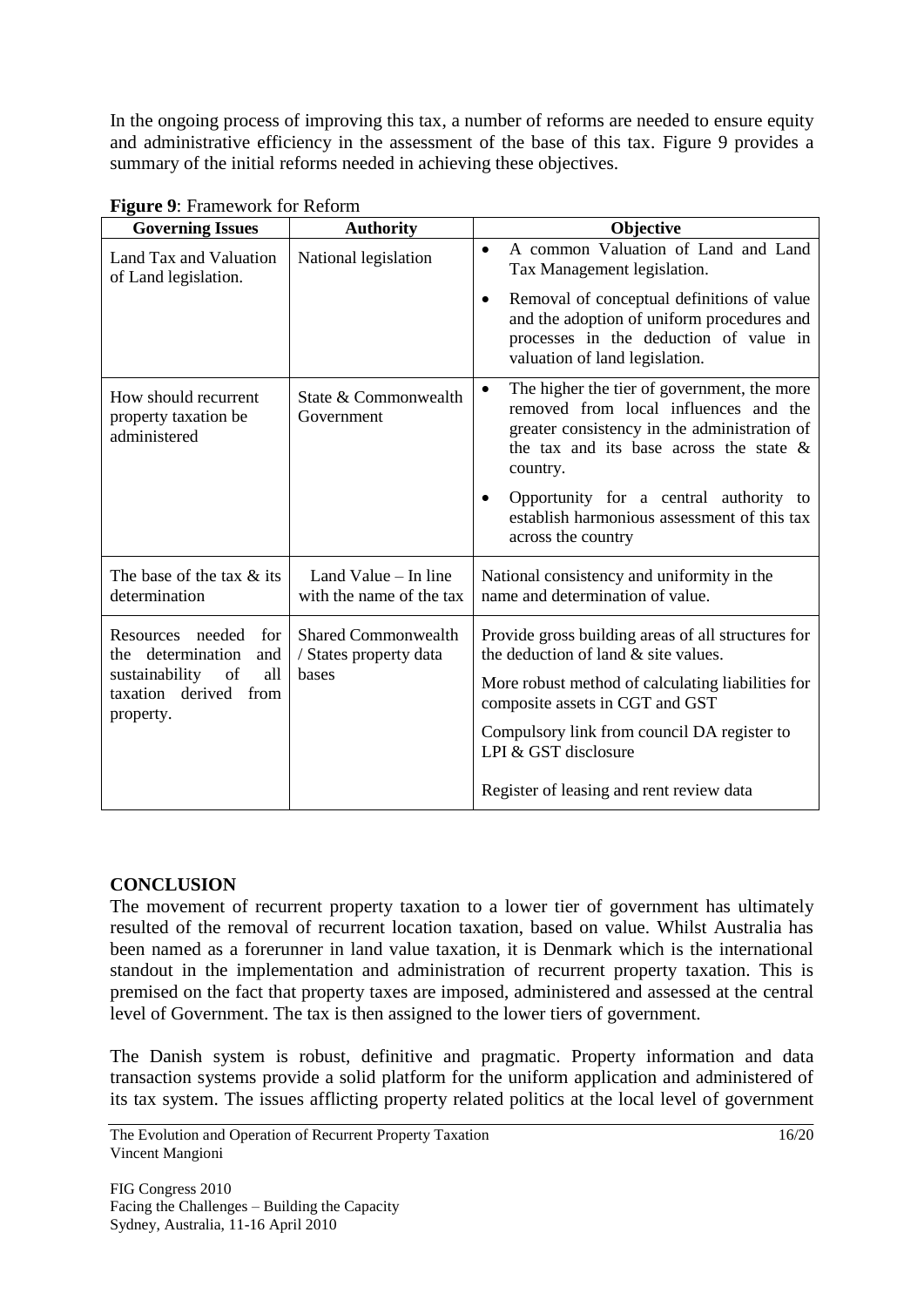level are removed, as the property tax is a local tax but centrally administered. This centralization provides a basis for greater consistency and uniformity of recurrent property taxes across the country.

As highlighted, recurrent property taxation has evolved and passed through a number of iterations in its existence over the past two millennia. Its resilience to change is as solid as the fundamentals which underpin the determination of its base. Despite challenges to land value as a base, the movement to improved value is one which has proven as problematic as land value, however has been tempered by rate pegging and tax circuit breakers which have cushioned the tax for many property owners at the expense of taxation revenue in other countries. The taxation of improved value including land as an appreciating component of value and improvements as a depreciating component of value should not replace a land value taxation as a separate location tax.

Whilst the use of improved value in the assessment of local council rating in some states of Australia exists, it is important that distinction between a local service tax based on improved value and broader land value tax are maintained. In contrast to the United States where this distinction has merged into a local government tax, a progressive erosion of recurrent property tax has resulted. Opposition has primarily emerged from residential owner occupiers in the United States. Similar opposition was demonstrated by home owners in Australia with the Premium Property Tax in New South Wales which operated between 1998 and 2005.

In view of the fact that the assessment of this tax is reliant on the amalgam of valuation principles, property information systems and the overarching principles of good tax design, the importance of transparency, equity and consistency are prime arbiters in its ongoing success. To this end, it is imperative that jurisdictions imposing this tax work together in setting, reviewing and achieving benchmarks needed for this tax to operate as efficiently and seamlessly across national jurisdictions.

In order for this objective to be achieved in Australia, consistency across both land tax and valuation of land legislation, practices and procedures will be needed. As highlighted in the history of recurrent property taxation, the bases on which this tax has been levied have risen and fallen over centuries. Land as a base for recurrent property tax is now in decline internationally. Consistent demonstrable methods of measuring and assessing the underlying value of land will ultimately be the arbiter of its longevity.

#### **REFERENCES**

Augustine, N. Y., Bell, M.E., Brunori, D. & Youngman. J.M. (2009) Erosion of the Property Tax Base, Lincoln Institute of Land Policy, Cambridge

Australian Bureau of Statistics, 2008 Demographic Trends, Canberra ACT [http://www.abs.gov.au](http://www.abs.gov.au/)

Bird, R.M. & Slack, E., 2002 *International Handbook of Land and Property Taxation* Edward Elgar, Cheltenham.

The Evolution and Operation of Recurrent Property Taxation Vincent Mangioni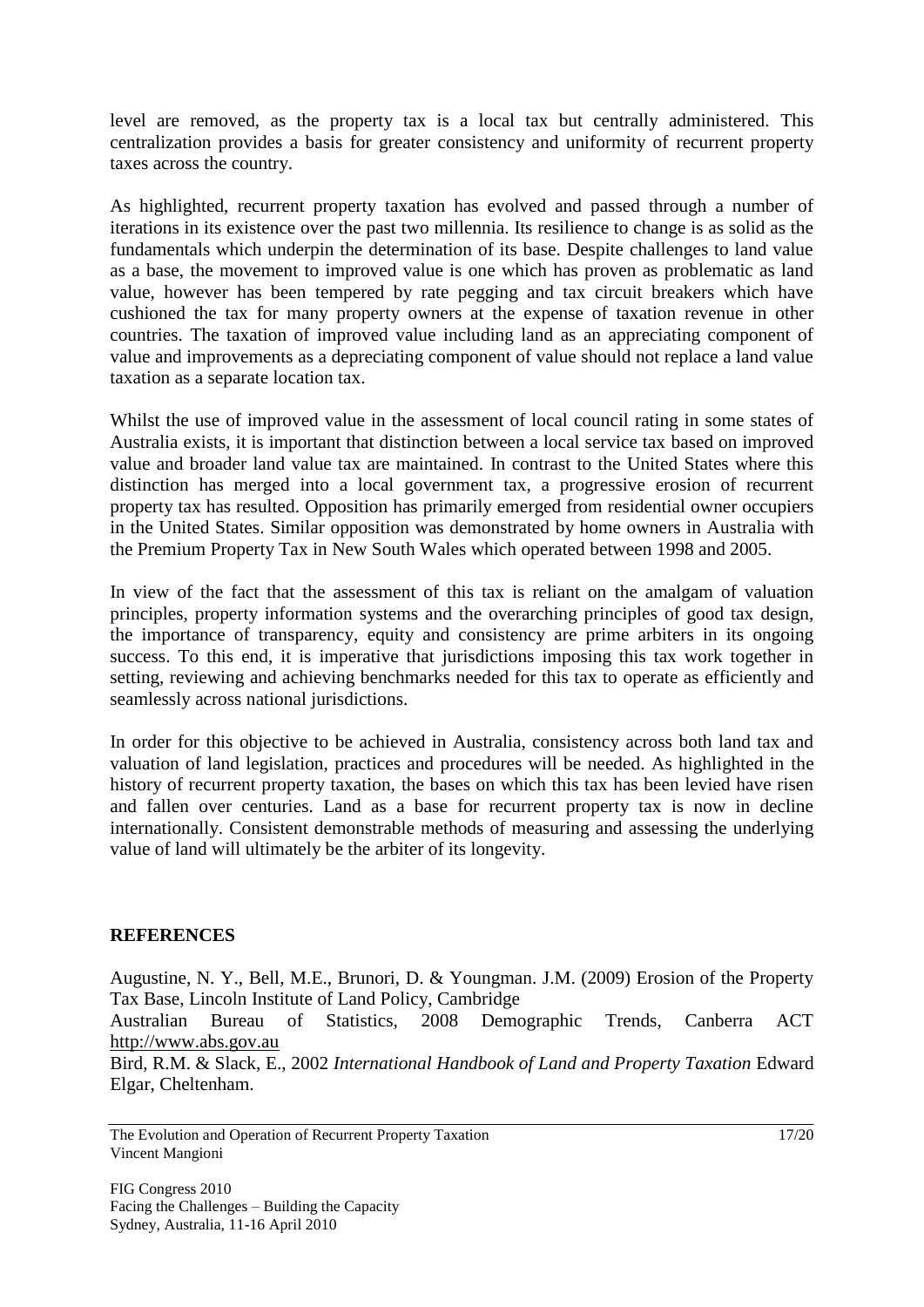Carlson, R.H., 'A Brief History of Property Tax' (Paper presented at the IAAO Conference on Assessment Administration, Boston, Massachusetts, September 1, 2004 ).

Commonwealth of Australia, 2008 Australia"s future tax system, Consultation paper, Barton **ACT** 

Daw, C.A., 'Land taxation: an ancient concept' (2002)(Feb) *Australian Property Journal* 20- 25.

Fisher, G.W. 2002 History of Property Taxes in the United States, Wichita State University, Economics Dept.

Cagdas, V. 2006 Land Management and Cadastral Development, focusing of Real Estate Taxation. Yildiz Technical University, Turkey

George, H. (1879) Land Value Taxation: The Legacy of Henry George, Lincoln Institute of Land Policy, Cambridge.

Gibson, J. 2008 The Hearth Tax, Federation of Family History Societies <http://en.wikipedia.org/wiki/Hearth>

Hague, R. Harrop, M. & Breslin, S. 1994 Comparative Government and Politics, London MacMillan Press Ltd.

Hassan, A., *Vertical Inequity in the Unimproved Capital Value Rating System - A case study of Suva, Fiji* University of the South Pacific, 2003).

Haveman, M. & Sexton, T.A., *Property Tax Assessment Limits - Lessons from Thirty Years of Experience* (2008).

Hughes, M.A. 2006, Why So Little Georgism in America: Using the Pennsylvania Case Files to Understand the Slow, Uneven Progress of Land Value Taxation. Lincoln Institute of Land Policy.

Hudson, M. 2001, *Land-Residual vs. Building Residual Methods of Real Estate Valuation*, Real Estate Institute New York.

IPART NSW, 2008 Review of State Taxation, Report to the Treasurer, Sydney

Jonsson, P. 2006 High property taxes driving a new revolt, The Christian Science Monitor, Atlanta.

Ladd, H. E. 1998 Local Government Tax and Land Use Policies in the US, Lincoln Institute of Land Policy Cambridge

Local Government Association of NSW (2003). NSW Local Government Rate Determination Model. Sydney.

Mangioni, V. 2006 *Land Tax in Australia*, Australia Property Publications, Bondi.

Muller, A. 2000 Development of Danish Valuation Systems, OECD Seminar about Property Taxation and Valuation 19-21 September 2000.

McCluskey, W.J., & Franzsen, R.C.D., *Land Value Taxation An Applied Analysis* (2005).

McMillan, M.L. 2008 Macro Federalism and Local Finance Ed. Shah, A. The World Bank Washington D.C.

NSW Ombudsman, *Improving the quality of land valuations issued by the Valuer General* (2005).

Oakes Inquiry (1990). Report on the Committee of Inquiry into Local Government Rating and Other Revenue Powers and Resources. Sydney, Parliament of NSW.

Pearson. L (1994). Local Government Law in New South Wales. Sydney, Federation Press.

Reece, B.F. 1992 State Land Taxation: A Critical Review, Australian Tax Research Foundation, Rosebery Bridge Printery Ltd.

Ricardo, D. (1817) Principles of Political Economy and Taxation, John Murray Pub. London

The Evolution and Operation of Recurrent Property Taxation Vincent Mangioni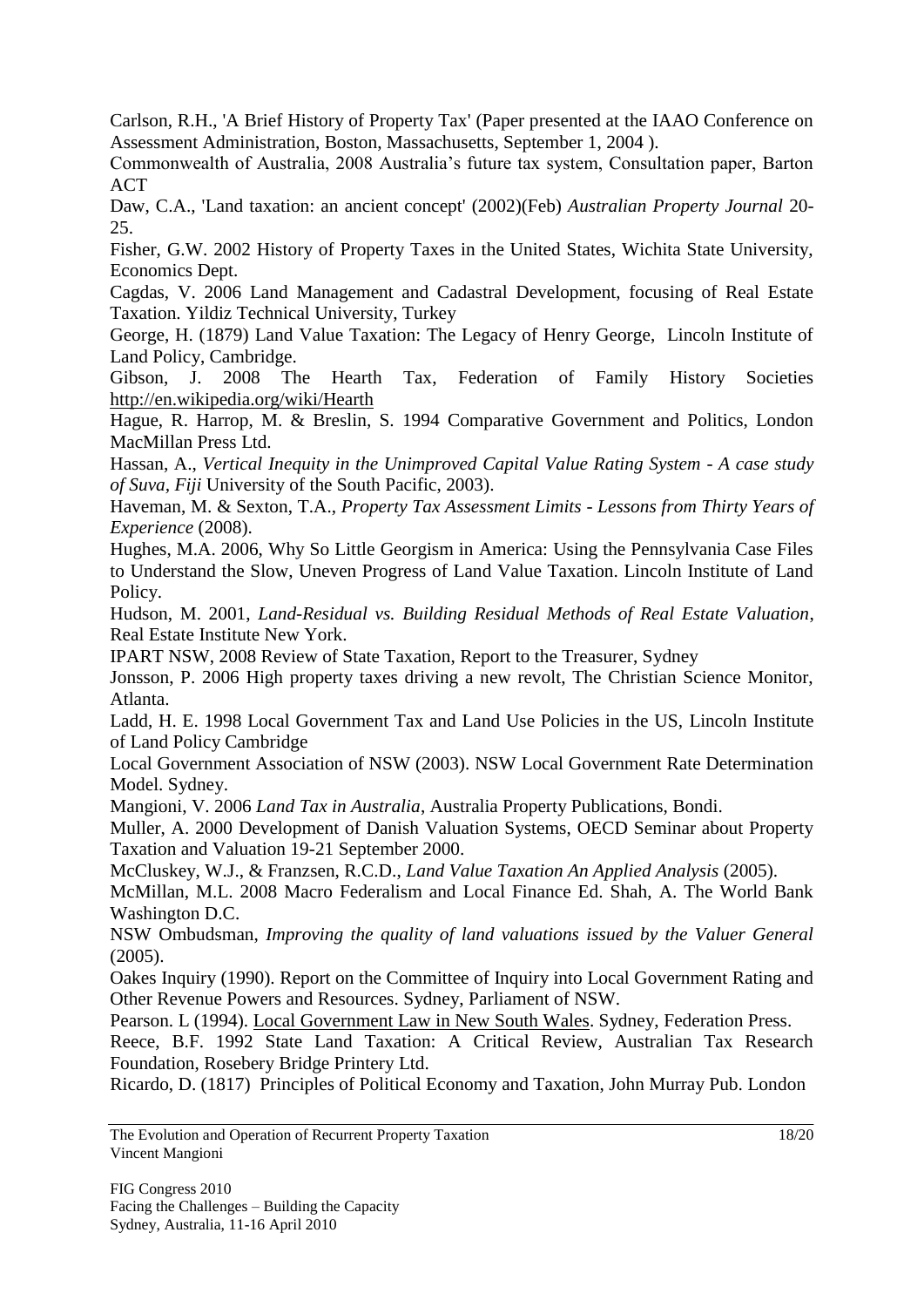Royal Institution of Chartered Surveyors, 'The potential for the property tax in the 2004 accession countries of central and eastern Europe' (2007) 7(17) *RICS Research Papers Series*. Rosenberg, M.T., *Population Density - The Handy Geography Answer Book* (2005).

Skatteministeriet – Ministry of Taxation 2005 *Tax in Denmark*. An introduction - for new citizens

Smith, S. 2005, Land Tax: An Update. NSW Parliamentary Library

Smith, A. 1776 An Inquiry into the Nature and Causes of the Wealth of Nations

Standing Committee on Economics Finance and Public Administration (2003). Rates and Taxes: A Fair Share for Responsible Local Government. Canberra, Parliament of the Commonwealth of Australia.

Timmins, 2001 The History of Longparish www.longparish.org.uk/history/windowtax.htm United Nations (2007). World Urbanisation Prospect Report 2007. New York.

Vickers, T. (2007) Location Matters Recycling Britain"s Wealth, Shepheard-Walwyn Ltd London

The Evolution and Operation of Recurrent Property Taxation Vincent Mangioni